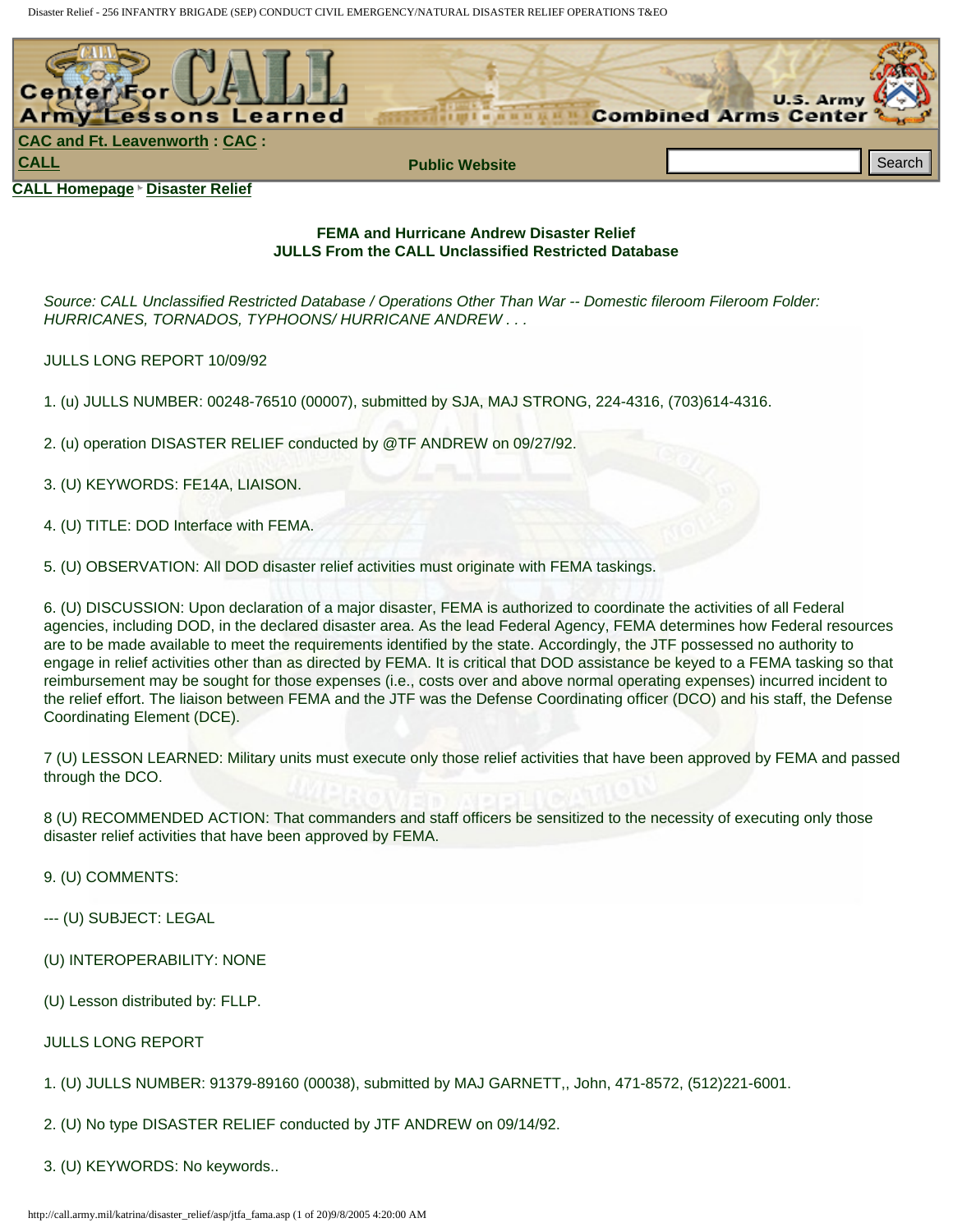### 4. (U) TITLE: FEMA/DoD coordination (MED)

5. (?) OBSERVATION: There is a lack of understanding of mission requirements between subordinate FEMA and JTF--medical elements.

6. (?) DISCUSSION: Both FEMA and JTF medical personal are extremely knowledgeable of their individual requirements. However, there appears to be a lack of understanding concerning mission requirements between the two. Indicators that seem to prepetuate this situation are a limited knowledge of each others available resources and an unfamilarity with operational procedures.

7. (?) LESSON LEARNED: Subordinate elements of disaster relief operations need to be informed of their counterparts capabilities and requirements.

8. (?) RECOMMENDED ACTION: The DoD in conjunction with FEMA should conduct training seminars to enhance subordinate awareness of requirements, resources, and operational procedures.

9. (?) COMMENTS: (91379-89160)

- --- (U) SUBJECT: NONE
- (U) INTEROPERABILITY: NONE
- (U) Lesson distributed by: EAC/JTF.
- JULLS LONG REPORT 10/09/92

1. (U) JULLS NUMBER: 91552-76780 (00047), submitted by G3 PLANS, COL BAR.EFIELD, 236-4806, (919)396-9506.

2 (U) Operation DISASTER RELIEF conducted by JTF-ANDREW on O;/14/92.

3. (U) KEYWORDS:. ED/TNG.

4. (U) TITLE: Requirement for FEMA Information.

5 (U) OBSERVATION: Lack of familiarity with FEMA structure, rules, capabilities, and mission hampered rapid deployment forces and caused confusion about reponsibilities during Hurricane Andrew relief operations.

6 (U) DISCUSSION: Relatively little is known about FEMA at the corps level and below. Domestic disaster relief operations require close cooperation between FEMA and deployment of In particular, XVIII ABN rapigrp d its regular Army units. Major Subordinate Commands (MSCS) need information on the organization, capabilities, roles, and mission of FEMA during a disaster relief mission. Time constraints and mission requirements preclude XVIII ABN Corps commanders and staff from performing a detailed study of FEMA. Nonetheless, XVIII ABN corps must have rapid access to information on FEMA during a domestic disaster.

7 (U) LESSON LEARNED: XVIII ABN Corps Headquarters and elements with disaster response mission, roles, and capabilities. A video tap:lpresentation with supplementary written information would low rapid review by key deployable Army leaders during crisis response.

8. (U) RECOMMENDED ACTION: XVIII ABS Corps obtain FEMA video tape and information pamphlet and distribute this material to corps MSCIS commanders.

- (U) SUBJECT: OPERATIONS
- (U) INTEROPERABILITY: JTTP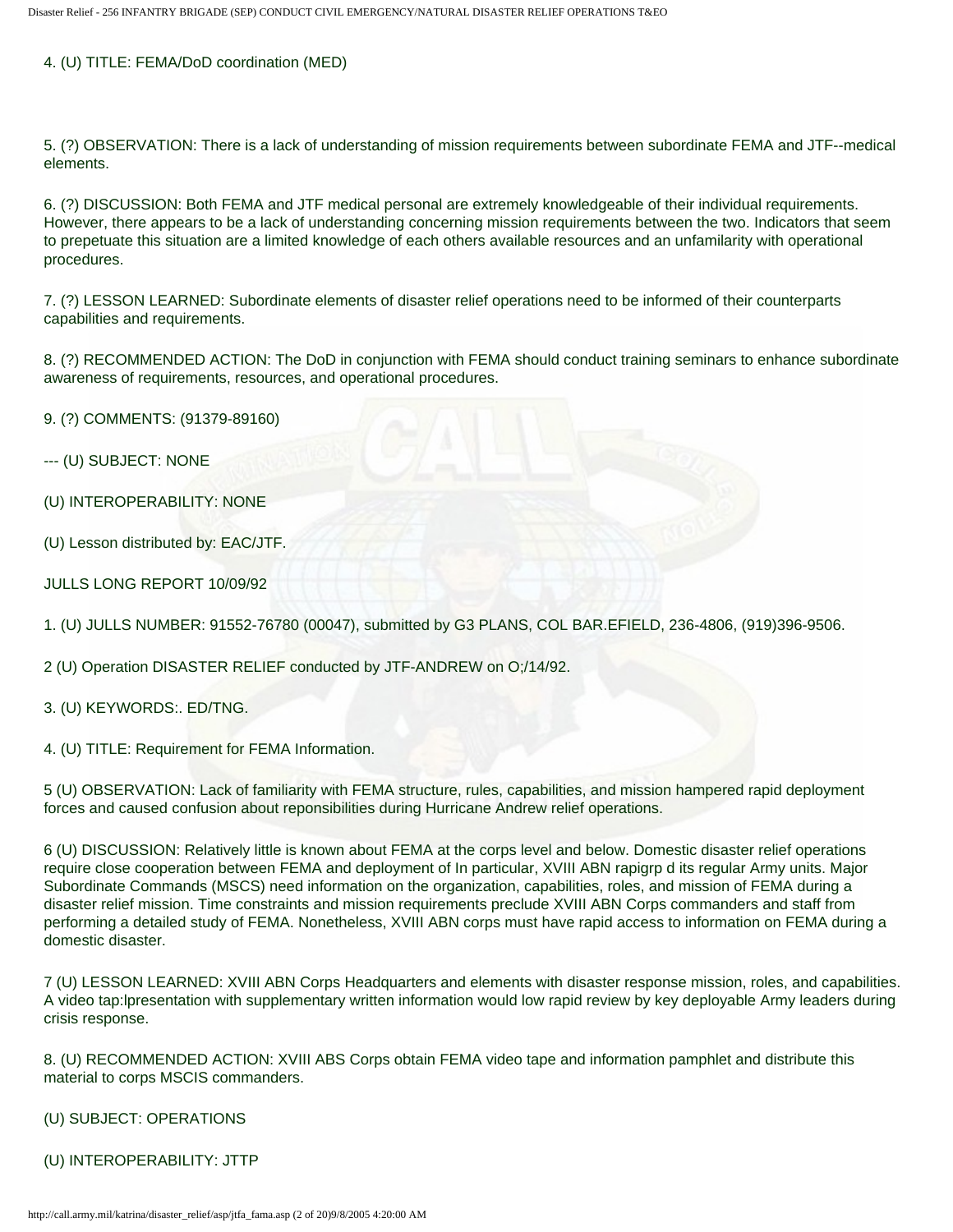(U) Lesson distributed by: FLLP.

JULLS LONG REPORT 10/09/92

1- (U) S NUMBER: 9;?611-89883 (00098), submitted by G4, LTC Koch, 341-5491, (315)77;?-5491.

2. (U) Operation DISASTER RELIEF conducted by JTF ANDREW on 09/25/92.

3. (U) KEYWORDS:. MOUNTAIN, OTHER AGENCIES, OPERATIONS,. ENGINEERING, FEMA.

4. (U) TITLE: Federal Emergency Management ( FEMA)/Army Interface.

5. (U) OBSERVATION: Interface between FEMA and Army units at division and lower levels need improvement.

6. (U) DISCUSSION: At the Joint Task Force (JTF) level, FEMA interfaces with the military through the Defense coordinator office (DCO). By law, the DCO is a Colonel appointed those duties.Below the JTF level, no comparable interface exists. The JTF also interfaces at the state level with a variety of agencies. The division-l,evel established links with the local government ( Homestead, Florida City, and South Dade County) and other agencies working at the government centers (Red Cro@'s and HRS). Many questions dealing directly with policies and procedures necessary to reach the desired end state arose and required answers from FE?4A. A senior FEMA representative was not provided to the division and local government until the fourth week after the Hurricane, thereby hindering the decision-making process and frustrating actions aimed at reaching "endstate".

7: (U) LESSON LEARNED: PL responsible FEMA representative or liaison is required at the Division-level early on in the disaster recovery effort.

8. (U) RECOMMENDED ACTION: FEMA appoint knowledgeable liaison as the force develops and collocate these personnel with the division and local centers of government.

9. (U) COMMENTS: NONE

--- (U) SUBJECT: OPERATIONS (U) INTEROPERABILITY: JTTP (U) Lesson distributed by: FLLP.

JULLS LONG REPORT

1. (U) JULLS NUMBER: 00147-79594 (00012), submitted by FORSCOM FCJ3-OC, MAJ Kinney, 367-5872, (404)669-5872.

2. (U) Operation HURRICANE ANDREW RELIEF conducted by CINCFOR on 08/24/92.

3. (U) KEYWORDS: RWO (REAL WORLD OPS), ADVERSE WEATHER, OTHER AGENCIES, DOD DIRECTIVES, OTHER DIRECTIVES, SPECIAL INTEREST ITEM, FEDERAL RESPONSE PLAN, FEMA.

4. (U) TITLE: Federal Response Plan ( FRP) Implementation.

5. (U) OBSERVATION: The mission assignment authority was retained by the Federal Coordination Officer (FCO). Mission tasking authority was not delegated to each Emergency Support Function (ESF) in accordance with (IAW) the FRP.

6. (U) DISCUSSION: a. (U) Federal assistance is provided to state and local authorities IAW procedures outlined in the FRP. Designated Federal agencies/departments are designated as the primary Federal agency/department for managing the support of specified Emergency Support Functions (ESF). This responsibility includes tasking authority over designated supporting Federal agencies/ departments. The lead agency/department for each ESF tasks supporting agencies/departments as necessary to carry out assigned ESF missions.

b. (U) For Hurricane Andrew response, the FRP was not fully implemented. Although the ESFs were activated, tasking authority was withheld from the ESFS. The ESFs were activated to coordinate ESF support, but only the FCO had mission tasking authority.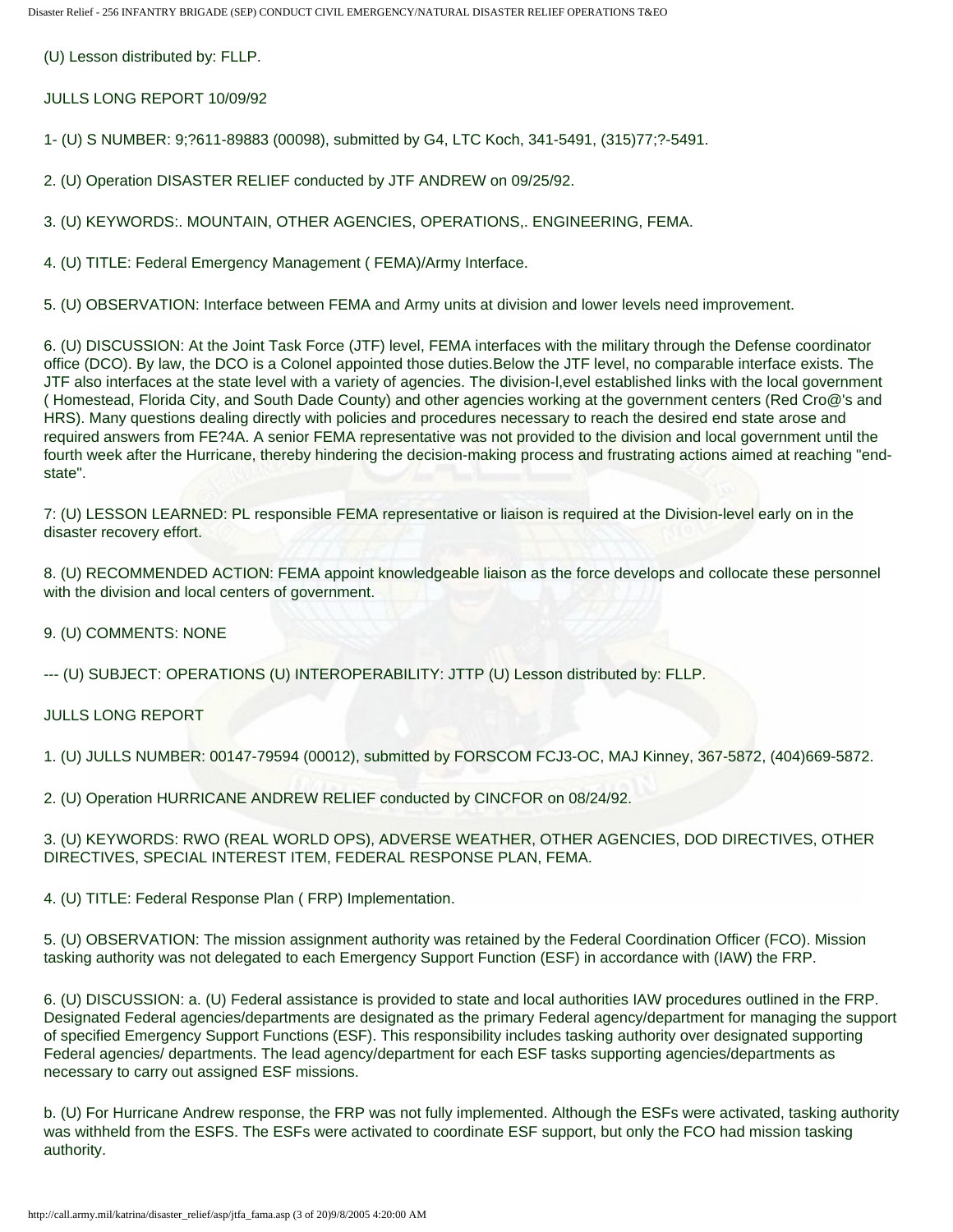c. (U) The fact that only the FCO could task, not the ESFS, was not disseminated to all. This lack of dissemination of information caused confusion as to who could task and to whom would DOD/FORSCOM respond.

7. (U) LESSON LEARNED: Need to announce as soon as possible the extent of FRP implementation and insure wide dissemination of information.

8. (U) RECOMMENDED ACTION: Upon implementation of the FRP in whole or part, FEMA announce to all the extent to which the FRP is implemented, which ESFs are activated, and who has tasking authority.

9. (U) COMMENTS: (00147-79594)

--- (U) SUBJECT: PLANS AND POLICY

JULLS LONG REPORT

1. (U) JULLS NUMBER: 91450-30796 (00002), submitted by CALL, LTC Howard, (508)356-1360.

2. (U) Operation HURRICANE ANDREW RELIEF conducted by CINCFOR on 08/24/92.

3. (U) KEYWORDS: OPERATIONS, DOCTRINE, SPECIAL INTEREST ITEM.

4. (U) TITLE: There Was A Lack Of Joint Disaster Relief Doctrine.

5. (U) OBSERVATION: The lack of definitive, joint disaster relief doctrine had an adverse effect on the DOD response to the disaster relief effort.

6. (U) DISCUSSION: Joint disaster relief doctrine is non existent according to the Center for Joint Doctrine at McDill, APB. Instead of a doctrinal document, several other documents serve as DOD guidance for Disaster Relief operations. Specifically the Federal Response Plan for Public Law 93-288 (DEC 1991) and DOD Directive 3025.1 Use of Military Resource During Peacetime Civil Emergencies are the key documents. AR 500-60 is the Army regulation governing support for disaster relief. All three documents address the authority, responsibility and limitations of various federal agencies and departments; however, there is no single document that articulates the how, what, where, when, and who relative to a national disaster. Further there is nothing resembling a tactics, techniques, and procedures manual familiar to those in the Army.

7. (U) LESSON LEARNED: See Above paragraph.

8. (U) RECOMMENDED ACTION: Based on existing laws, directives and regulations and in consort with the lessons learned from JTF Andrew and other disaster relief efforts, develop a set of disaster relief doctrinal documents at both the joint and service level. These documents should be disaster and magnitude specific in accordance with FEMA classification specifications.

#### 9. (U) C014MENTS:

- --- (U) SUBJECT: COMMAND & CONTROL
- (U) INTEROPERABILITY: DOCTRINE

(U) Action managed by: DOMS/JCS/FC, action worked by: , RAP number: . Lesson distributed by: FLLP.

JULLS LONG REPORT 11/13/92

- 1. (U) JULLS NUMBER: 91623-75230 (00003), submitted by CALL, LTC Howard, (508)356-1360.
- 2. (U) Operation HURRICANE ANDREW RELIEF conducted by CINCFOR an 08/24/92.
- 3. (U) KEYWORDS: OPERATIONS, SPECIAL INTEREST ITEM.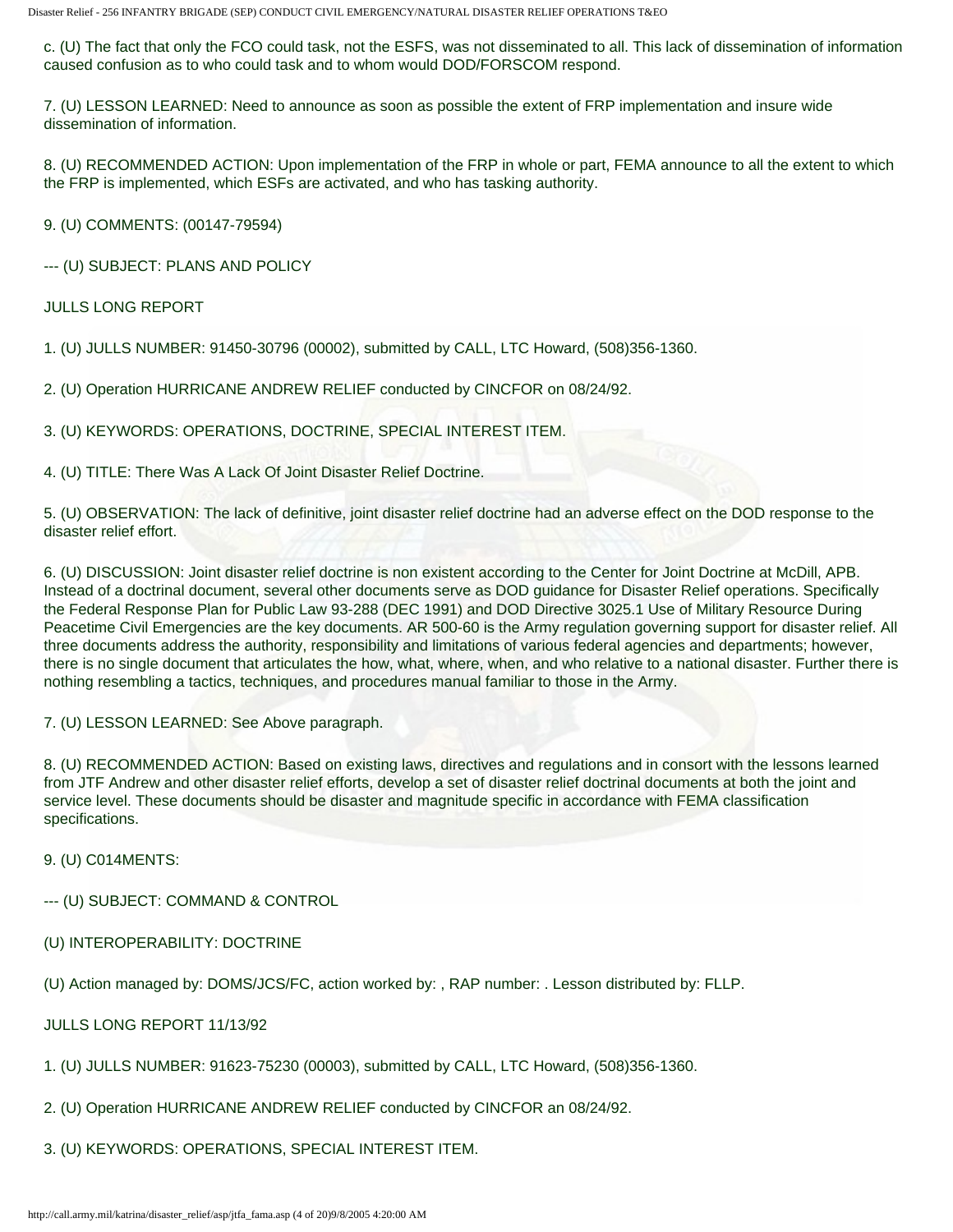4. (U) TITLE: Damage Assessment Must Be More Timely And Comprehensive.

5. (U) OBSERVATION: The initial damage assessment should be more timely and comprehensive. Also, military assets should be considered for use early in the damage assessment process.

6. (U) DISCUSSION: Virtually everyone interviewed was critical of the early assessment effort. In fact, the delay in requesting and deploying adequate military and other federal assistance is often attributed to an inadequate and untimely initial assessment. For instance, the Defense Coordinating Officer (DCO) was not included when the Federal Coordinating Officer (FCO) and State Coordinating Officer conducted their damage assessment. Also, the use of technical capabilities like satellite imagery were not maximized. Also, other military assets like special forces disaster assessment teams, that have the capability to assess damaged areas immediately after a disaster, were not used early in the assessment process.

7. (U) LESSON LEARNED: See above paragraph.

8. (U) RECOMMENDED ACTION: When addressing disasters with the potential for major damage, military assets should be considered for use early in the damage assessment process.

9. (U) COMMENTS:

--- (U) SUBJECT: OPERATIONS

--- (U) INTEROPERABILITY: PLANNING

(U) Action managed by: FC/ FEMA, action worked by: , RAP number: . Lesson distributed by: FLLP.

JULLS LONG REPORT 11/13/92

1. (U) JULLS NUMBER: 91644-85171 (00004), submitted by CALL, LTC Howard,-, (508)356-1360.

2. (U) Operation HURRICANE ANDREW RELIEF conducted by CINCFOR oil 08/24/92.

3. (U) KEYWORDS: OPERATIONS, C2 (COMMAND AND CONTROL), SPECLAL INTEREST ITEM.

4. (U) TITLE: There Is A Need To Review The Implementation Of A Joint Task Force.

5. (U) OBSERVATION: There is a great deal of discussion concerning the ability of a Joint Task Force (JTF) to stand up quickly and effectively. Most of the discussion (argument) is centered around the most appropriate organization to head up tile JTF from a command and control perspective. The discussion is not judgemental of the 2nd Army's performance but more a debate as to what type organization is best suited to head up a disaster relief JTF. Others maintain that a corps headquarters (XVIII Airborne Corps in particular) is best suited because it is a deployable headquarters; is immediately operational; is better suited than a Continental US Army (CONUSA) to operate in a joint environment; and facilitates command and control by eliminating the necessity of one headquarters.

A minority suggested that a new standing JTF for non-combatant missions might be feasible. While opinions varied, suggestions included a cadre JTF that could be expanded as necessary; a JTF that could address both domestic and military issues.

6. (U) DISCUSSION: Most interviewees maintain that CONUSAs are best suited to head up a disaster relief JTF because tile CONUSA conducts Military Assistance to Civil Authority planning; provides liaison to the Federal Emergency Management Agency ( FEMA); exercises with FEMA; provides regional Defense Coordinating Officers/Defense Coordinating Elements; and provides liaison with the other services. Others maintain that a corps headquarters (specifically the XVIII Airborne Corps) is better suited because it is deployable, is functional almost immediately upon arrival; understands joint operations better than a CONUSA, and would eliminate the necessity of one headquarters.

A minority suggested that consideration should be given to a new standing JTF. While there was no consensus as to what this JTF might look like, suggestions included a cadre JTF; a JTF that could be expanded as necessary; a JTF that could address both domestic and international disaster relief missions; and a JTF that could handle other humanitarian assistance type missions.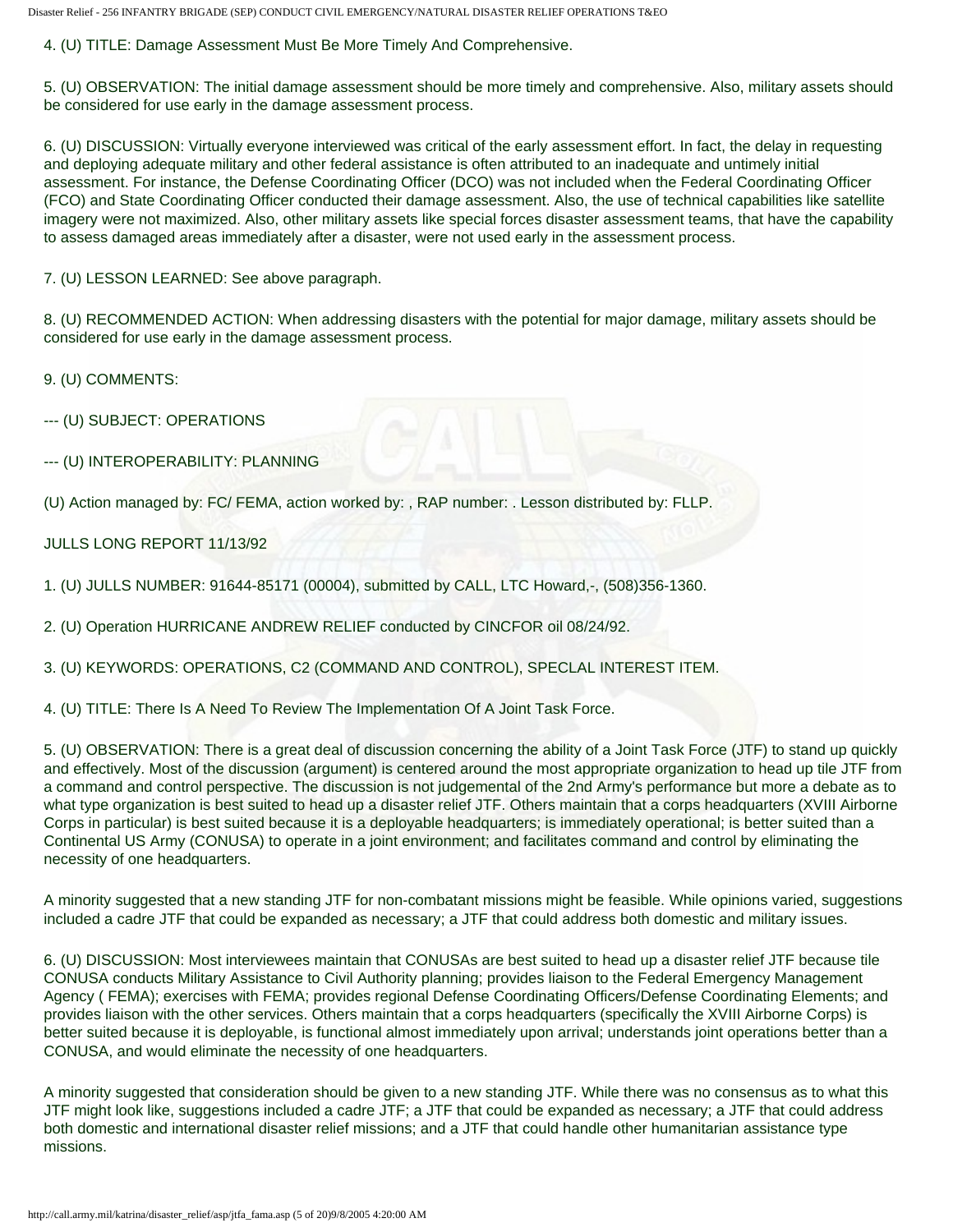7. (U) LESSON LEARNED: See above paragraph.

JULLS LONG REPORT 11/13/92

1. (U) JULLS NUMBER: 91569-31696 (00009), submitted by ARFOR, COL BURCKHARDT, 791-7119, (305)224-7119.

2. (U) Operation HURRICANE ANDREW RELIEF conducted by CINCFOR on 08/24/92.

3. (U) KEYWORDS: DAMAGE ASSESSMENT, OPERATIONS, SPECIAL INTEREST ITEM.

4. (U) TITLE: Where Was The Centralized Point For Damage Assessment?.

5. (U) OBSERVATION: It was unclear which staff element agency at the Federal Emergency Management Agency ( FEMA) or the Joint Task Force (JTF) was responsible for centralized management and production of damage assessment information or products.

6. (U) DISCUSSION: Damage assessment or natural disasters is analogous to Battle Damage Assessment (BDA) for military combat operations. Responsibility for BDA rests with the theater and JTF intelligence staffs and targeting cells, with significant input from USAF resources. The Army Forces (ARFOR) and Corps intelligence staffs provide information to support BDA, but are not primarily responsible for it. For Continental U.S. based natural disasters, the civilian community and Federal Government, through the FEMA, act as the "THEATER" commander. The FEMA and the civilian community, primarily the county Government level, have the resources, including the Geographic Information System (GIS), the authority, and an existing disaster relief plan to best organize and manage damage assessment. The FEMA and its JTF counterparts, are in the best position to produce timely and accurate damage assessment products necessary for the proper planning and execution of disaster relief operations.

7. (U) LESSON LEARNED: Timely and accurate damage assessment are vital to commanders in planning and executing disaster relief operations. The resources to receive, integrate, and manage volumes of disaster information and the authority to task commercial and Government assets reside with FEMA, the local Government, and to a lesser extent the JTF.

8. (U) RECOMMENDED ACTION: During future natural disasters in CONUS, FEMA and the JTF should establish a damage assessment task force. The damage assessment task force would be responsible for the following:

A. Standardizing all damage assessment reporting.

B. Receiving, validating, prioritizing, and processing all damage assessment requests for information.

C. Maintaining a damage assessment database and library of imagery.

D. Analyzing damage assessment requirements and develop a collection plan to collect damage assessment information.

E. Tasking/requesting both commercial and Government Imagery Collection Agencies and assets to image the disaster area in accordance with the collection plan and provide imagery products on an initial and continuing basis during disaster relief operations.

F. Managing and tasking all. disaster assessment teams (including all civilian and military teams) in accordance with the collection plan, to provide specific information concerning damage to the infrastructure.,

G. Receiving, analyzing, and processing all damage assessment reporting, ensuring it is integrated into the GIS or similar automated, computerized, map-based system.

H. Producing damage assessment products including templates, overlays, maps, charts, and reports.

#### 9. (U) COMMENTS:

(U) SUBJECT: PLANS AND POLICY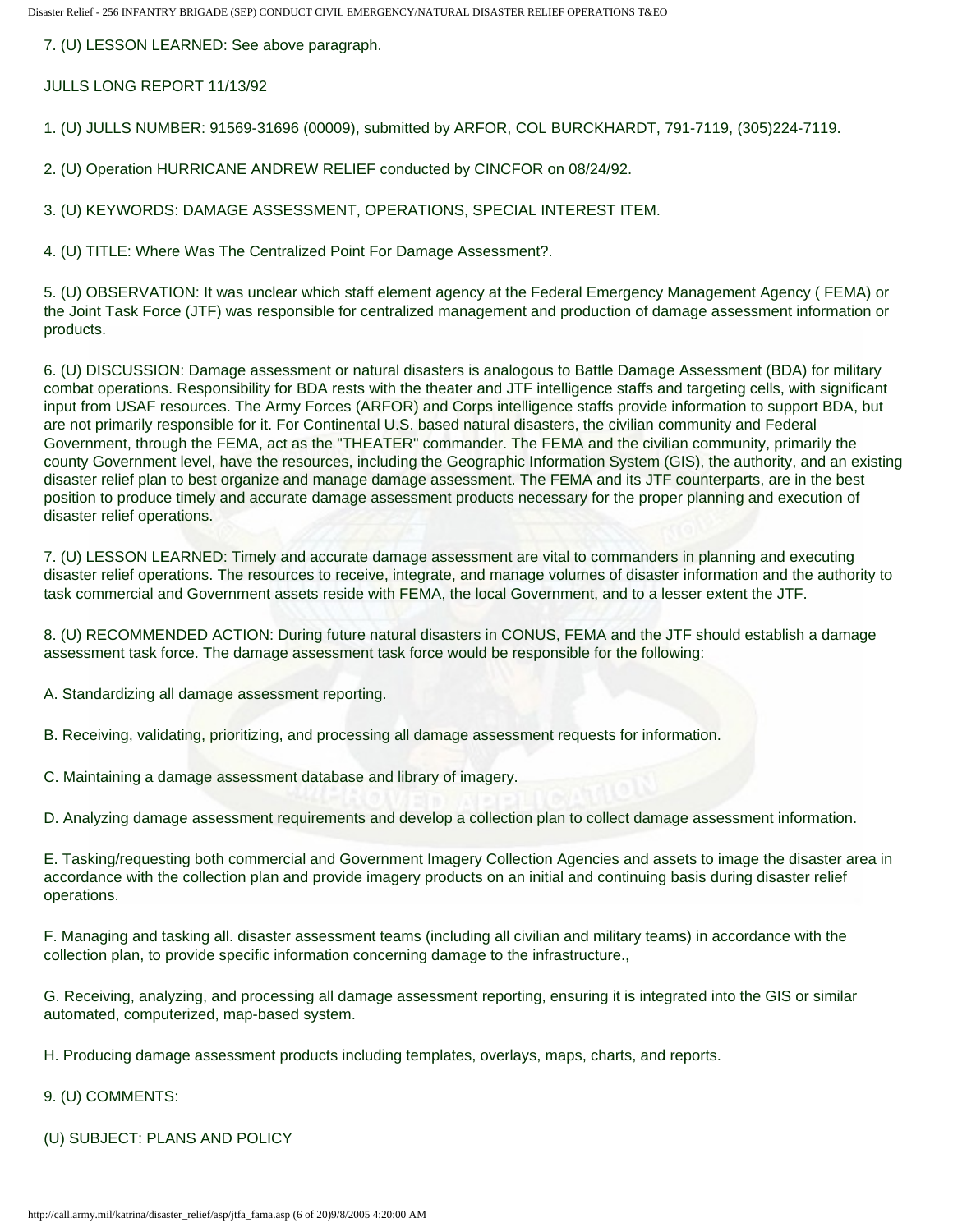(U) INTEROPERABILITY: PLANNING

(U) Action managed by: FEMA, action worked by: , RAP number: Lesson distributed by: FLLP.

JULLS LONG REPORT

1. (U) JULLS NUMBER: 92556-15571 (00010), submitted by JTF G-3, MAJ TATE, 341-6119, (315)772-6119.

2. (U) Operation HURRICANE ANDREW RELIEF conducted by CINCFOR on 08/24/92.

3. (U) KEYWORDS: OPERATIONS, ENGINEERING, LSC, LIFE SUPPORT CENTER, SPECIAL INTEREST ITEM.

4. (U) TITLE: Requirements Of A Life Support Center (LSC).

5. (U) OBSERVATION: Task organization and guidance for required element to establish and operate an LSC do not exist.

6. (U) DISCUSSION: A LSC established by the cooperative efforts of military and civil organizations requires the following:

a. Red Cross is in charge of the LSC and provides administration and operational guidance. It screens all victims, approves and assigns housing (tents) for occupancy. A minimum of two personnel, supplemented with a military or local civilian linguist, and a military civil affairs team are essential to processing disaster victims. Twelve hour operations is acceptable.

b. Health rehabilitation services are critical to managing the health of the camp. Nurses provide immediate first aid immunizations, and health care, as well as, counseling to include mental health. They assist in placing special needs and elderly persons in other housing that fits their needs. A key element in health services is the requirement for an ambulance and medic, military or civilian.

C. Child Care Centers are established through a coordinated effort of Red Cross, Health Services, and available civic organizations to establish a quality of life service for children, which also allows parents the freedom to pursue assistance in disaster recovery.

d. Food preparation and distribution is essential from the onset with military rations provided immediately through distribution of Meals Ready To Eat (MRE) and hot meals. Mobile Kitchen Trailers (MKTs) are necessary and crucial until contract feeding can be obtained. 11/13/92

e. State and Federal agencies that distribute food stamps, relief checks, and job assistance are needed to assist in victim recovery.

f. Federal Emergency Management Agency ( FEMA) representatives are required to provide processing of applicants for followon housing, i.e., trailers, and issuing monetary

# JULLS LONG REPORT 11/13/92

1. (U) JULLS NUMBER: 92530-22637 (00012), submitted by JTF J3, COL Harper, 797-7498, (404)362-7498.

2. (U) Operation HURRICANE ANDREW RELIEF conducted by CINCFOR on 08/24/92.

3. (U) KEYWORDS: OPERATIONS, JOINT PLANNING, FEMA, SPECIAL INTEREST ITEM.

4. (U) TITLE: FEMA Interface and the Federal Response Plan.

5. (U) OBSERVATION: The Federal Emergency Management Agency ( FEMA) did not activate the Federal Response Plan ( FRP). The FRP calls for the FEMA HQ and regional offices to "notify federal departments and agencies regarding activation of some or all of the ESFs and other structures of the plan". Confusion was created among the federal agencies by use of the terms "implementation" and "activation". By virtue of this confusion, interface between the Emergency Support Functions (ESFs) was ill-defined and poorly managed.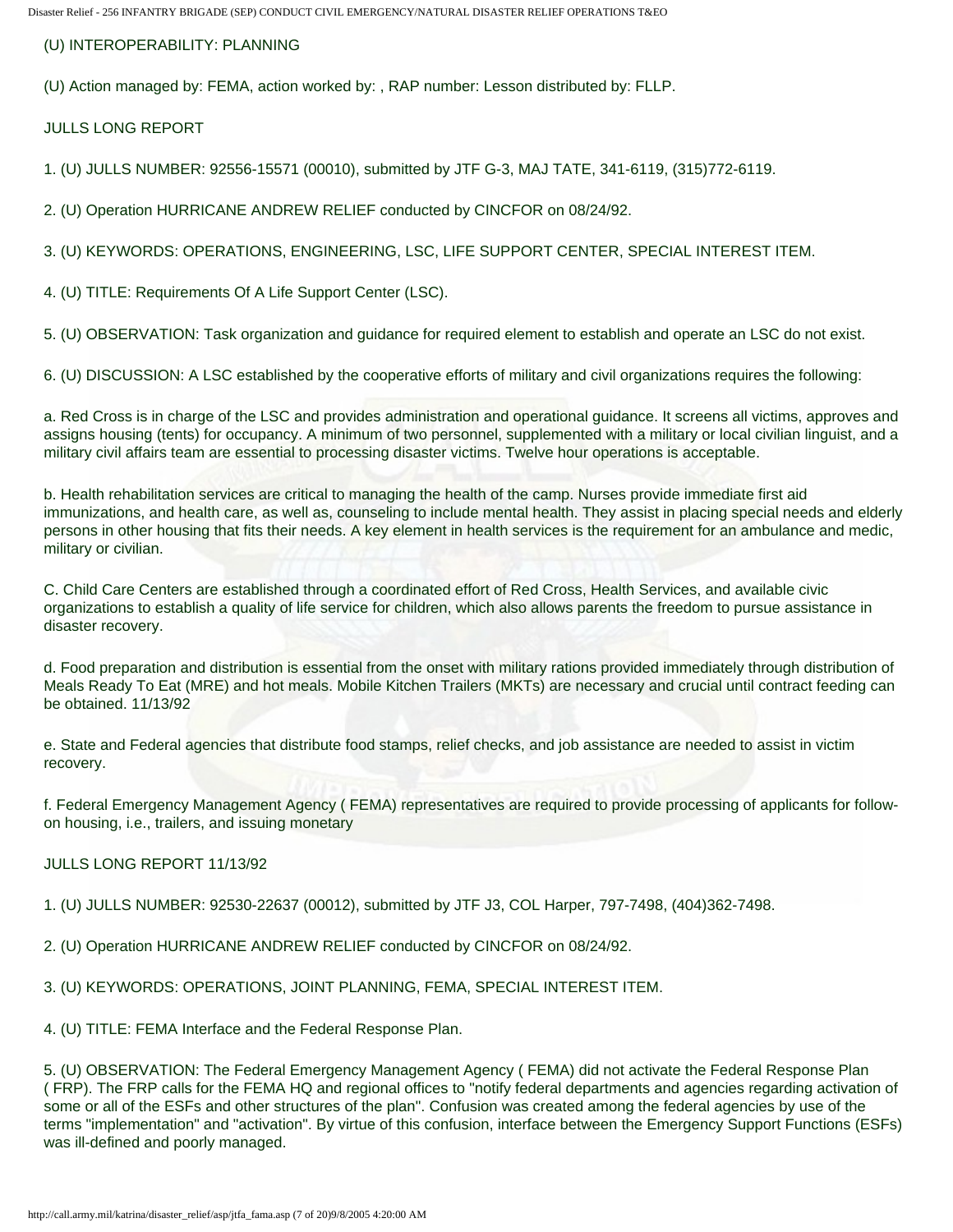6. (U) DISCUSSION: The FRP describes mechanisms and structures by which the federal government mobilizes resources and conducts activities to augment state and local response elements in a disaster or emergency situation. The ESF concept of interface between the Federal Coordinating Office (FCO), the Defense Coordinating Officer (DCO), the Joint Task Force (JTF) and the Federal Emergency Management Agency ( FEMA) can be summarized thusly: The DCO serves in the field as the point of contact to the FCO and the ESFs for requests for military assistance. The DCO/Defense Coordinating Element (DCE) coordinate support and provides liaison to the ESFs. Most DOD forces are not familiar with the FRP and FEMA.

Second U.S. Army staff and Readiness Group staffs were the smartest uniformed personnel regarding disaster response, due to heavy planning and participation in the Second U.S. Army Southeastern Civil Military Emergency Preparedness Seminars (SECMEPS). Second U.S. Army had planned to export this seminar to the active duty Corps and Divisions in the coming year. The FCO and the DCO have a unique relationship - no other agency of the government can bring more resources to bear in less time than the services represented by the DCO. Twelve ESFs serve as the primary mechanism through which federal response assistance is provided to assist an affected state:

ESF 1 - Transportation: Coordinates federal transportation support to state and local government, private volunteer organizations and federal agencies requiring transportation to perform their emergency services missions,

ESF 2 - Communications: Provides federal telecommunications support to federal, state, and local emergency response elements. Coordinates establishment of temporary communicat-ions in the affected area.

ESF 3 - Public Works and Engineering: Provides engineering support to assist the states in needs related to lifesaving or life protecting.

ESF 4 - Firefighting: Manages and coordinates firefighting activities, including the detection and suppression of fires oil federal lands, and providing firefighters, equipment, and supplies in support of state and local agencies involved in rural and urban firefighting.

ESF 5 - Information and Planning: Collects, processes and disseminates information about potential or actual disasters or emergencies to facilitate the overall activities of the tederal government in providing response assistance.

ESF 6 - Mass Care: Coordinates efforts to provide shelter, food, and emergency first aid. Operates a Disaster Welfare Information System to collect, receive, and report information about the status of victims and assist with family reunification within the disaster area; and to coordinate bulk distribution of emergency relief supplies to disaster victims following a disaster.

ESF 7 - Resource Support; Provides logistical and resource support to federal organizations during the immediate response phase of a disaster. Includes emergency relief supplies, space, office equipment, office supplies, telecommunications, contracting services, transportation service (in cooperation with ESF 1) and personnel.

ESF 8 - Health and Medical Services: Provides coordinated assistance to supplement state and local resources in response to public health and medical care needs following an emergency,

ESF 9 - Urban Search and Rescue: Locate, extricate and provide for the immediate medical treatment of victims trapped in collapsed structures.

ESF 10 - Hazardous Materials: Provides federal support to state and local governments in response to an actual or potential discharge and/or release of hazardous materials following a catastrophe.

ESF 11 - Food: Activities are undertaken to identify food assistance needs in the aftermath of a major disaster or emergency. They obtain appropriate food supplies, arrange for transportation of those food supplies to designated staging areas. May authorize food stamp assistance,

ESF 12 - Energy: Coordinates the provision of emergency power and fuel to support immediate response operations as well as providing power and fuel to normalize community functioning. Includes producing, refining, transporting, generating, transmitting, conserving, building, and maintaining energy systems and system components. When the FRP is activated by FEMA, each ESF is granted tasking authority over its supporting agencies. Since DOD supports every other ESF, its role in disaster relief is proportionally larger than any other agency's. The confusion over the "activation" of the FRP resulted in all ESFs being told that only the FCO and Deputy FCO for Response could approve missions.

### 7. (U) LESSON LEARNED: None.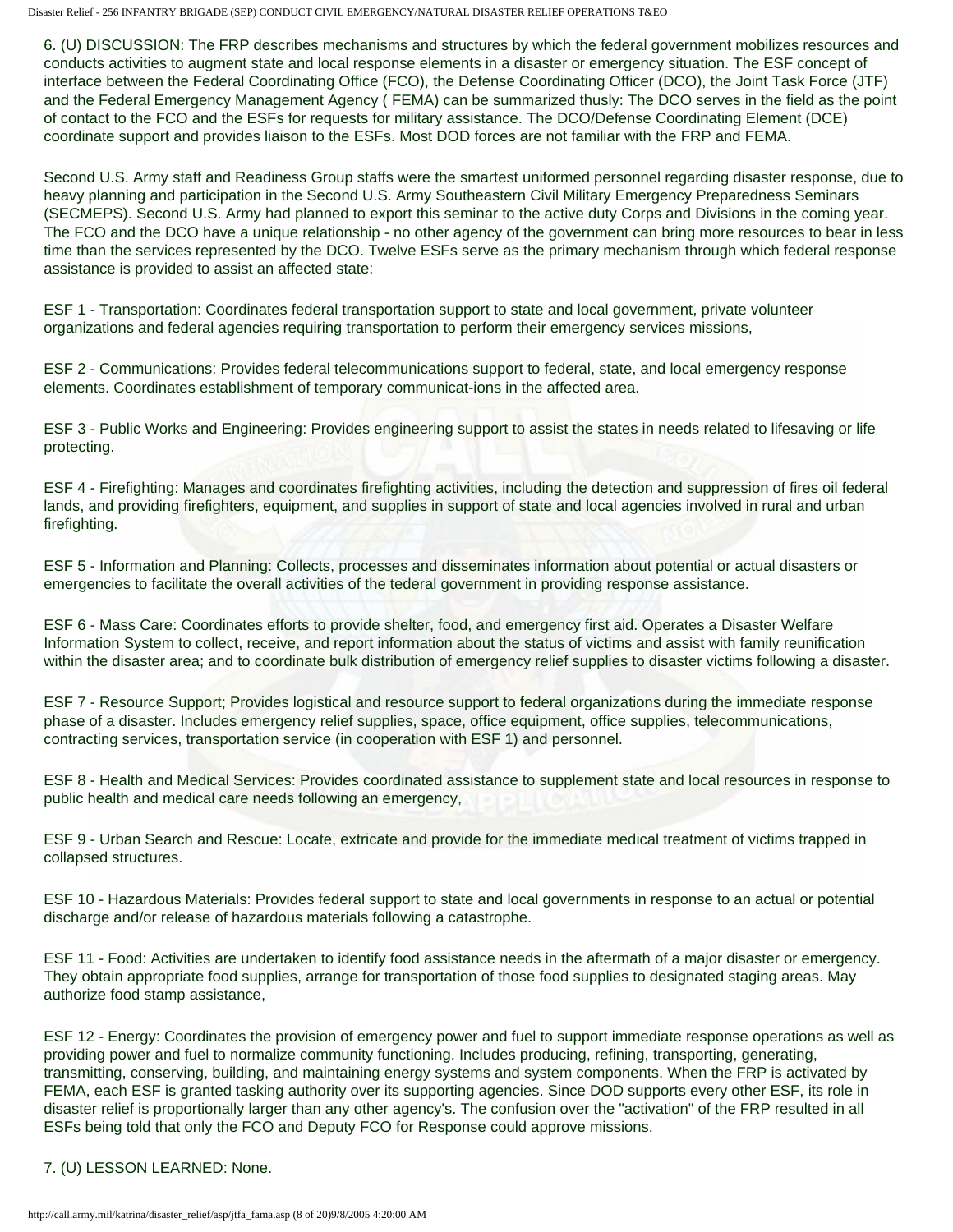8. (U) RECOMMENDED ACTION: That in future response operations, FEMA activate the Federal Response Plan by a published order signed by the FEMA Director. This will eliminate any confusion among the responding federal agencies as to what their duties and responsibilities are.

9. (U) COMMENTS:

--- (U) SUBJECT: OPERATIONS

- (U) INTEROPERABILITY: JTTP

--- (U) Action managed by: FEMA/DOMS, action worked by: , RAP number: . Lesson distributed by: FLLP.

# JULLS LONG REPORT

1. (U) JULLS NUMBER: 91651-88465 (00018), submitted by JTF J-3/AAR, CAPT Webster, 797-7536, (404)934-6924. 11/13/92

2. (U) Operation HURRICANE ANDREW RELIEF conducted by CINCFOR on 08/24/92.

3. (U) KEYWORDS: PLAN, OPERATION, TASKING AUTHORITY, DOD, NAVY, SPECIAL INTEREST ITEM.

## 4. (U) TITLE: Federal Response Plan Not Utilized.

5. (U) OBSERVATION: The Federal Emergency Management Agency ( FEMA) did not follow the Federal Response Plan in the response to Hurricane Andrew. Confusion existed among the other federal agencies as to what authority was necessary for tasking, and the means to gain the correct authority.

6. (U) DISCUSSION: The Federal Response Plan was approved in April 1992 and was amended to existing FEMA processes for activation in the event of a catastrophic disaster, where the prompt response by one of the twelve "Emergency Support Functions" (ESFs) is imperative. Prior to the disaster declaration by the President of the US, FEMA "implemented" the Federal Response Plan and assembled the applicable federal agencies at the Regional Operations center in Atlanta, GA on 22 August 1992. Following the disaster declaration on 24 August 1992, the media and FEMA expressed the fact that the "new" emergency plan was "activated", however, in the FEMA SITREP of 25 August 1992, Mr. Glenn Woodard of FEMA specifically states that "tasking authority has not been given to the ESFs." The President of the US (POTUS) declared on national television that the military would be used to respond.

The massive DOD response resulted in FERA authorized taskings that did not necessarily originate from the State of Florida nor from the affected county, Dade. Further, because the enormity of the relief effort necessary by DOD was not clear on 2B - 29 August, when the DOD was committed by the President of the US, both the Army and the Navy committed extensive resources to the response without clear knowledge how these assets would be used. The Army and the Navy each approached this problem in different methods, each of which appears to have been successful:

a. The Army processed tasks from the Federal Coordinating Officer to authorize the commitment of extensive assets from the XVIII Corps, and once the forces were in Florida, processed authorized taskings prior to committing those resources to any task.

b. The Navy was authorized tasking only to establish two 2500-person "tent cities" and a twenty-person clinical facility when CINCLANTFLT authorized six vessels to deploy for disaster response activities at or near the port of Miami. A Navy Task Force (CTF 28) commander was deployed to the Army Joint Task Force (JTF) offices to coordinate the arrival of the ships arid to identify and prepare missions for the CTF resources. Validation of tasking was either performed by the Navy resources, once they arrived, or just prior to arrival.

7. (U) LESSONS LEARNED: The existing FRP and statute structure places the responding DOD Commander in jeopardy either of under staffing to assure budgetary conservation or possible "waste" for over-responding to a disaster that has riot been assessed, nor specific tasking provided. 11/13/92

8. (U) RECOMMENDED ACTION: The method of tasking authority needs to be reviewed and potentially modified to account for the general inability of the victim area to effectively assess their own damage and communicate needs to the state and federal level. If the resulting method of response is graduated based on severity of the disaster, the parent authority will need to keep all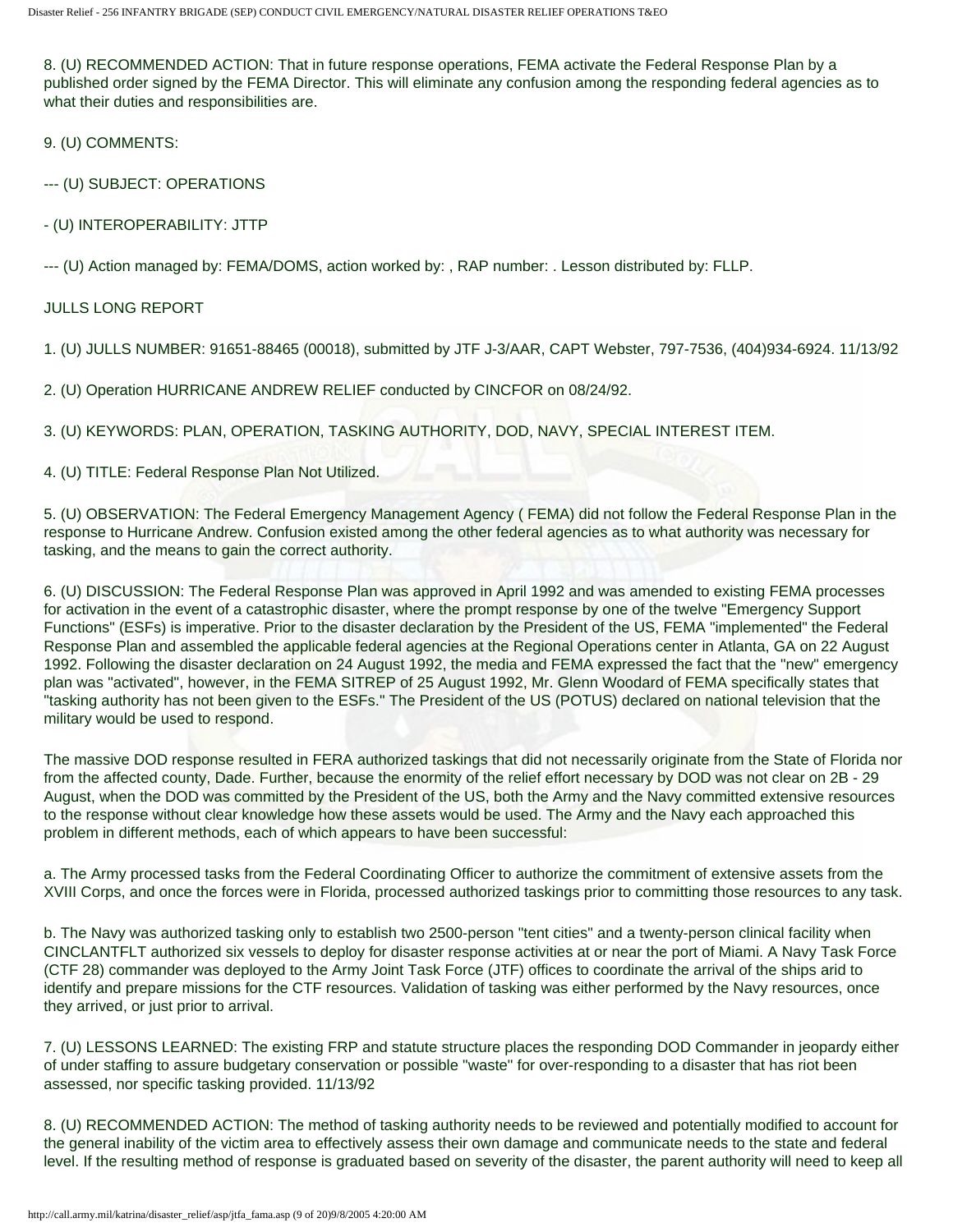respondents informed of the plan being enforced by area of response.

9. (U) COMMENTS: (91651-88465) Action on this item requires interaction by FEMA, DOD and other responding federal agencies. DOD needs to assess the impact of accepting more authority in the disaster response phase. Additional response by DOD may require statutory revision.

--- (U) SUBJECT: OPERATIONS

(U) INTEROPERABILITY: JTTP

--- (U) Action managed by: FEMA/DOMS, action worked by: , RAP number: . Lesson distributed by: FLLP.

### JULLS LONG REPORT

1. (U) JULLS NUMBER: 91732-40032 (00019), submitted by JTF J-3/AAR, CAPT Webster, 797-7536, (404)934-6924. 11/13/92

2. (U) Operation HURRICANE ANDREW RELIEF conducted by CINCFOR on 08/24/92.

3. (U) KEYWORDS: USN (US NAVY), ORDERS/GUIDANCE, UNIT TRAINING, NAVY, SPECIAL INTEREST ITEM.

4. (U) TITLE: DOD Disaster Plan Program Knowledge by Shipboard Personnel Needs Improvement.

5. (U) OBSERVATION: The wardroom and crews of six Navy vessels called to action on short notice were not cognizant of the military Support for Civil Authority Program, issues, funding, non-reporting relationships, prior to their assignment.

6. (U) DISCUSSION: The Department of Defense Directives, Navy Guidance and other data regarding National Security Emergency Preparedness (NSEP) provide basic policy, guidance and direction concerning Navy commands providing support to civil authority both in life-threatening situations and in Presidential Declarations; catastrophic and otherwise.

7. (U) LESSON LEARNED: JTF Andrew utilized modified processes from either the process required by the Federal Emergency Management Agency in non-catastrophic situations or the process described in the Federal Response Plan. The Commodore, TF and the Navy Defense Coordinating Element provided sufficient process guidance to assure tasking was not held up and the existing assets were effectively used. With little direct guidance on disaster response, good Navy people developed very effective techniques and controls to respond.

8. (U) RECOMMENDED ACTION: The Navy should consider implementing a training program for those ships that can be taped and provided to ships that are alerted for disaster response. The involvement of the existing Navy Liaison Officer program under COMNAVRESPOR, New Orleans would provide prompt response and would assure continuity of this information. A "Disaster Planning Guide" might be considered for forces afloat and NMCB / ACU u8e, but should not provide more that guidance

9. (U) COMMENTS: (91732-40032) COMNAVRESFOR (Code 404) is sponsor of the Navy Liaison Officer Program and has assets liaison to each Continental Army, FEMA Regional Office, FORSCOM, and each state.

- --- (U) SUBJECT: PLANS AND POLICY
- --- (U) INTEROPERABILITY: TRAINING
- JULLS LONG REPORT
- 1. (U) JULLS NUMBER: 91743-28568 (00020), submitted by JTF J-3/AAR, CAPT Webster, 797-7536, (404)934-6924. 11/13/92
- 2. (U) Operation HURRICANE ANDREW RELIEF conducted by CINCFOR on 08/24/92.
- 3. (U) KEYWORDS: USN (US NAVY), AT SEA, DEPLOYMENT, EQUIPMENT TYPE, NAVY, SPECIAL INTEREST ITEM.
- 4. (U) TITLE: Use of Navy Repair Ships in Disaster Response Effective.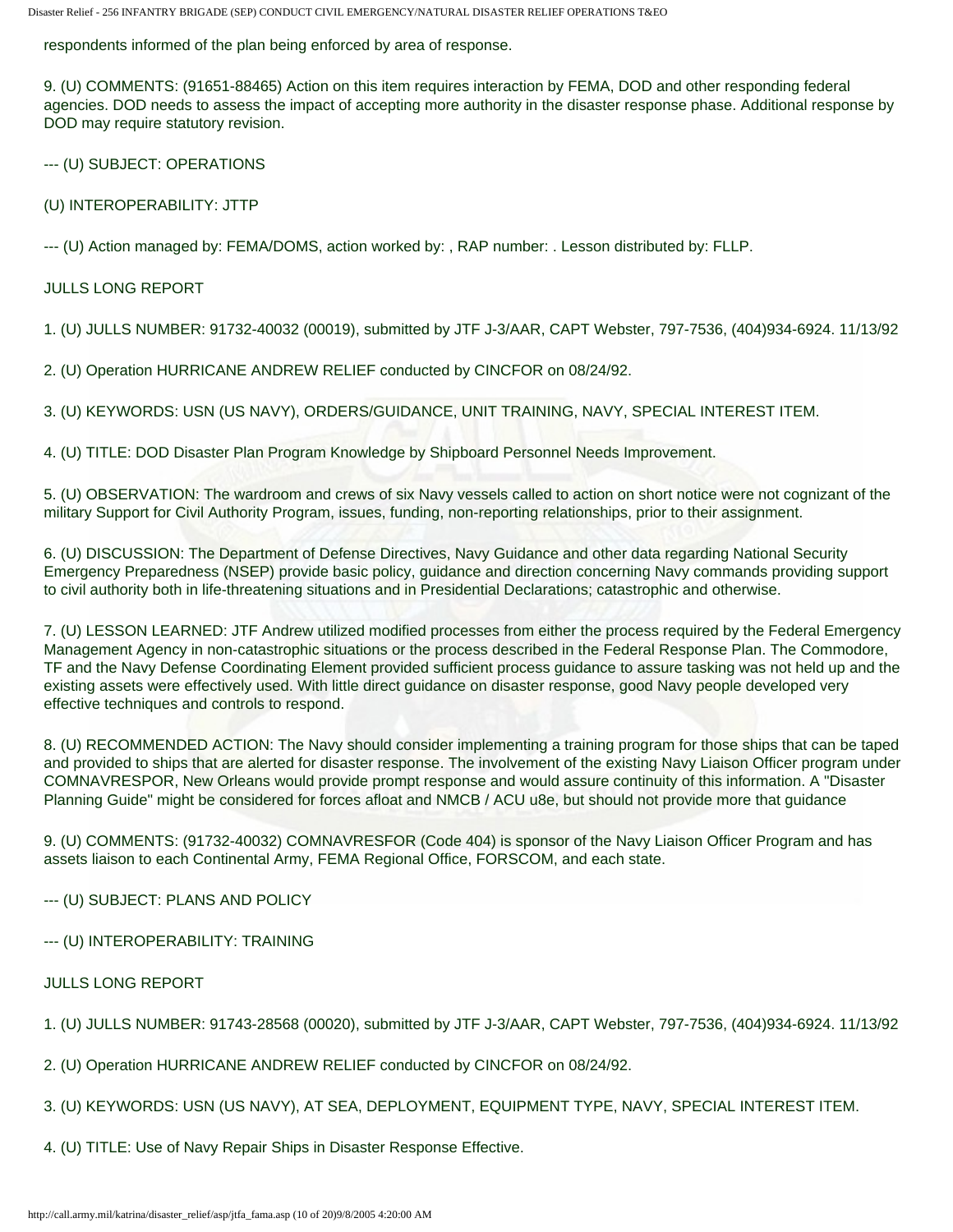5. (U) OBSERVATION: JTF Andrew employed the services of six Navy ships to assist in the response to damage caused by Hurricane Andrew in south Dade county, FL. Two of these vessels were Tenders or afloat ship repair vessels, which provided workforces of over 500 technicians each and repair facilities for major refurbishment.

6. (C) DISCUSSION: The USS Hunley (AS 31) and the USS Sierra (AD 18) arrived on 31 August 1992 at Port of Miami piers and were tasked immediately to assist in tent setup, school damage assessment, and FEMA administrative assistance. For the most part, the ships foundary, motor rewind, carpentry, and other industrial shops were not put to use, however, each ship's complement of 1000 normally provides off-ship repair and was prepared to provide significant numbers of skilled technicians and experienced personnel.

7. (U) LESSON LEARNED: Navy repair ships provide extensive repair resources that are appropriate for any coastal disaster response.

8. (U) RECOMMENDED ACTION: Joint disaster planning should include the use of Navy Repair Vessels as a response and recovery platform. The additional benefit of housing for the Navy personnel assigned would make these vessels attractive even in the worst disaster.

9. (U) COMMENTS: (91743-28568) None

- --- (U) SUBJECT: PLANS AND POLICY
- --- (U) INTEROPERABILITY: JTTP

--- (U) Action managed by: FC/DOMS/CNO, action worked by: , RAP number: . Lesson distributed by: FLLP.

## JULLS LONG REPORT 11/13/92

1. (11) JULLS NUMBER: 00244-75779 (00026), submitted by JTF SJA, MAJ STRONG, 224-4316, (703)614-4316.

2. (U) Operation HURRICANE ANDREW RELIEF conducted by CINCFOR on 08/24/92.

3. (U) KEYWORDS: RELIEF WORKERS, MEDICAL SUPPORT, SPECIAL INTEREST ITEM.

4. (U) TITLE: Provision of Routine Medical Support to Civilian Relief Workers Is Allowed.

5. (U) OBSERVATION: If tasked by the Federal Emergency Management Agency ( FEMA) or the Public Health Service, the military may provide routine medical services to civilian relief workers as well as disaster victims.

6. (U) DISCUSSION: On its face, the Stafford Act appears to authorize the provision of routine medical services to disaster victims only, not to relief workers. However, the Office of the General Counsel, FEMA, opinied that the Act (42 U.S.C. 5170(b)) does authorize the provision of routine medical. services to relief workers. Under this authority, FEMA or the Public Health Service, which has the primary responsibility for relief worker health under the Federal Response Plan, may task DOD to provide these medical services.

7. (U) LESSON LEARNED: FEMA or Public Health Service taskings to the military to operate aid stations in the disaster area should include the treatment of relief workers as well as disaster victims.

- 8. (U) RECOMMENDED ACTION: None.
- 9. (U) COMMENTS:
- (U) SUBJECT: LEGAL
- (U) INTEROPERABILITY: PLANNING
- (U) Action managed by: CALL, action worked by: , RAP number: Lesson distributed by: FLLP.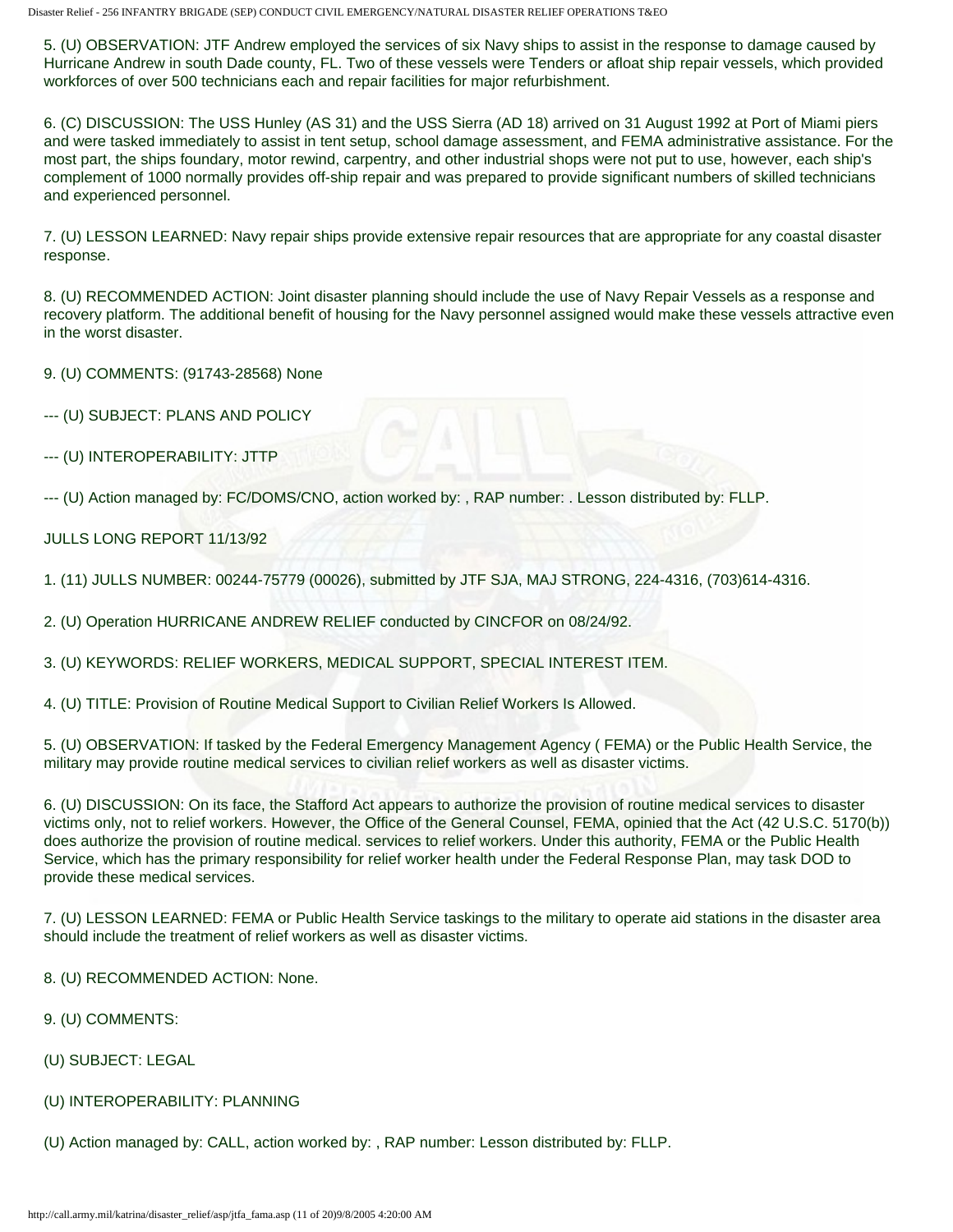JULLS LONG REPORT

1. (U) JULLS NUMBER: 00248-76510 (00027), submitted by JTF SJA, MAJ STRONG, 224-4316, (703)614-4316.

2. (U) Operation HURRICANE ANDREW RELIEF conducted by CINCFOR on 08/24/92.

3. (U) KEYWORDS: FEMA, LIAISON, SPECIAL INTEREST ITEM.

4. (U) TITLE: DOD Interface with Federal Emergency Management Agency (FEMA).

5. (U) OBSERVATION: All DOD disaster relief activities must originate with FEMA taskings.

6. (U) DISCUSSION: Upon declaration of a major disaster, FEMA is authorized to coordinate the activities of all Federal agencies, including DOD, in the declared disaster area. As the lead Federal Agency, FEMA determines how Federal resources are to be made available to meet the requirements identified by the State. Accordingly, the JTF possessed no authority to engage in relief activities other than as directed by FEMA. It is critical that DOD assistance be keyed to a FEMA tasking so that reimbursement may be sought for those expenses (i.e., costs over and above normal operating expenses) incurred incident to the relief effort. The liaison between FEMA and the JTF was the Defense Coordinating officer (DCO) and his staff, the Defense Coordinating Element (DCE).

7. (U) LESSON LEARNED: Military units must execute only those relief activities that have been approved by FEMA and passed through the DCO.

8. (U) RECOMMENDED ACTION: That commanders and staff officers be sensitized to the necessity of executing only those disaster relief activities that have been approved by FEMA.

- 9. (U) COMMENTS:
- --- (U) SUBJECT: LEGAL
- (U) INTEROPERABILITY: PLANNING

(U) Action managed by: FORSCOM, action worked by: . Lesson distributed by: FLLP.

# JULLS LONG REPORT

1. (U) JULLS NUMBER: 00249-61370 (00028), submitted MAJ STRONG, 224-4316, (703)614-4316. by JTF SJA,

2. (11) Operation HURRICANE ANDREW RELIEF conducted by CINCFOR on 08/24/92.

3. (U) KEYWORDS: CHAPLAINS, ESTABLISHMENT CLAUSE, U.S. CONSTITUTION, SPECIAL INTEREST ITEM. 1J /13/92

4. (U) TITLE: Chaplain Activities Included A Wide Range Of Support.

5. (U) OBSERVATION: The Joint Task Force (JTF) chaplains ministered to the spiritual needs of disaster victims, a potentially controversial activity given the constitutional prohibition on government sponsored religion and the narrow grounds on which the military chaplaincy has been constitutionally justified.

6. (U) DISCUSSION: JTF chaplains provided a wide range of support services, both secular and spiritual, to disaster victims. While chaplains prayed with disaster victims (sometimes in their homes) and distributed Bibles and crosses, they also provided stress counseling and furnished information as to where shelter, food, and other emergency services could be found. The Establishment Clause of the United States Constitution, in essence, prohibits governmental sponorship of religion. In determining whether certain conduct is in violation of the Establishment Clause, the courts have developed a 3 part test. In effect, the activity is permissible if it has a secular purpose, its primary effect does not advance religion, and it does not create an excessive entanglement of government with religion. Administering to the spiritual needs of the disaster victims fails to satisfy this test. Moreover, when the military chaplaincy was challenged as a violation of the Establishment Clause, the court confirmed the constitutionality of the chaplaincy but did so, in part, on the basis that the mission of the chaplaincy was to engage in activities designed to meet the religious needs of a pluralistic military community. Therefore, providing for the spiritual needs of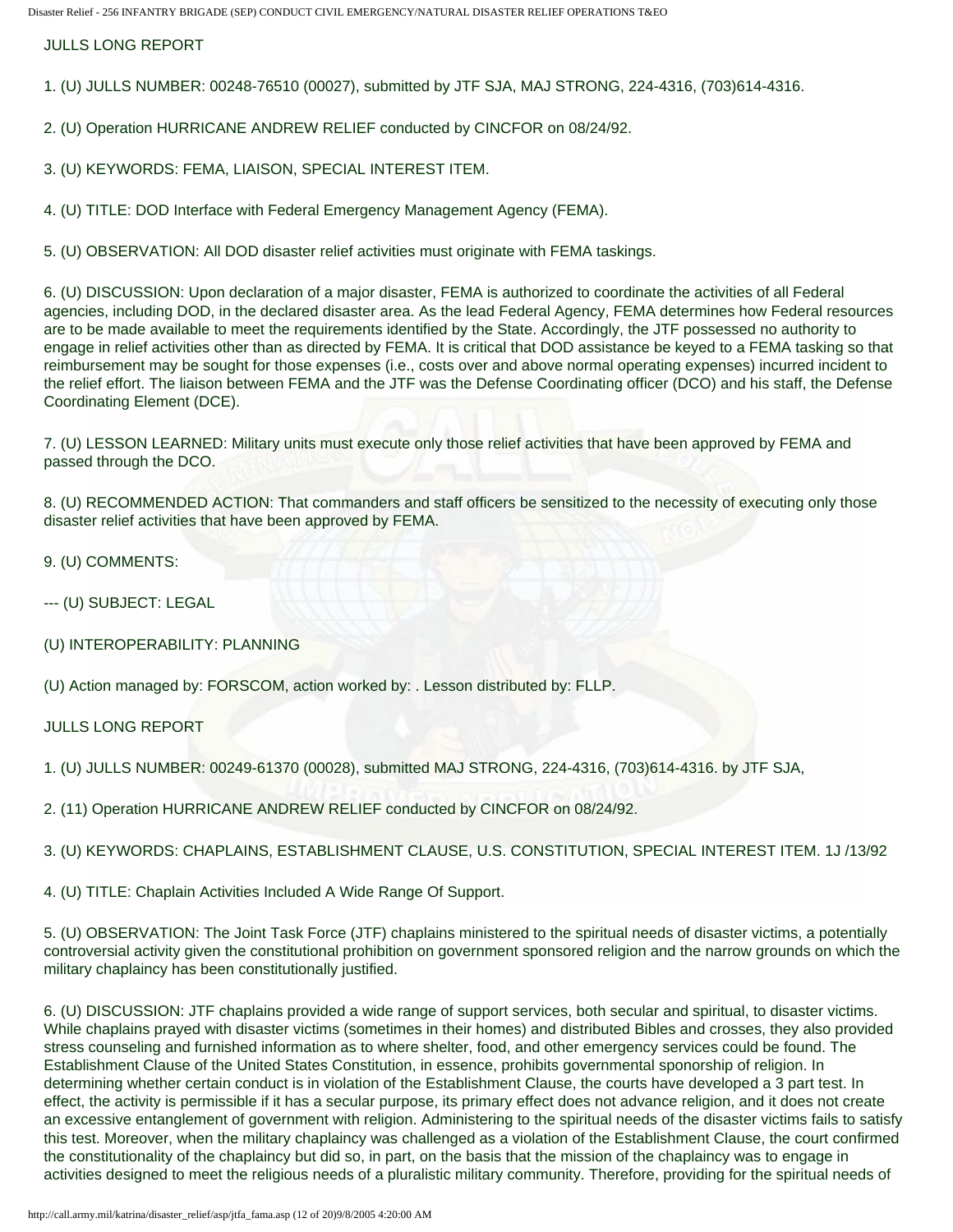civilian disaster victims falls outside the narrow constitutional parameters in which the military chaplaincy lawfully operates, and invites further court challenges from those who would see the chaplaincy abolished or further constrained.

7. (U) LESSON LEARNED: Military chaplains do have a role in disaster relief operations. However, their participation must serve a secular vis-a-vis a spiritual. purpose. Therefore, to the extent their secular counseling skills are requested by local authorities, through FEMA, they can lawfully provide these services to disaster victims. If their spiritual and secular roles cannot be successfully segregated, chaplain participation must be limited to administering to the spiritual needs of those military personnel located in the disaster area.

8. (U) RECOMMENDED ACTION: In future disaster relief operations, chaplain activities should be confined to ministering to the needs of the force, except to the extent that chaplains can perform FEMA directed, secular counseling or other informational functions.

9. (U) COMMENTS: None.

--- (U) SUBJECT: LEGAL

--- (U) INTEROPERABILITY: PLANNING ---(U) Action managed by: FORSCOM, action worked by: , RAP number; . Lesson distributed by: FLLP.

JULLS LONG REPORT

1. (U) JULLS NUMBER: 91462-16511 (00029), PETERSEN, 797-7808, (404)362-7808. 11/13/92

submitted by JTF J4, LTC

2. (U) Operation HURRICANE ANDREW RELIEF' conducted by CINCFOR on 08/24/92.

3. (U) KEYWORDS: CLASS I, LOGISTICS,USDA, SPECIAL INTEREST ITEM.

4. (U) TITLE: US Department Of Agriculture Rations For Workers.

5. (U) OBSERVATION: Ration Source Suitability for Feeding operations. Were Unsuitable

### **Emergency**

6. (U) DISCUSSION: The United States Department of Agriculture (USDA) was tasked by the Federal Emergency Management Activity to provide subsistence to agencies feeding disaster victims. Tile USDA issued bulk excess food commodities. These rations were perishable, semi-perishable and lacked variety of choices. The USDA rations required extensive handling, refrigeration and were unsuited for long-term relief operations.

7. (U) LESSON LEARNED: See above paragraph.

8. (U) RECOMMENDED ACTION: FEMA should adopt the Armys concept of the Right Meal, Right Time, Right Place. Assuming Army feeding through Phase I-III. the following should be adopted:

THE RIGHT MEAL (RATION)

### a. PHASE 1 RELIEF

The Meal Ready to Eat (MRE) should be the only ration issued immediately after an disaster. It requires no refrigeration, preparation, and it is easily pushed forward to the people that need food to survive. The issuance of flameless heater and pouch bread will contribute to their acceptance and use.

### b. PHASE 2 RECOVERY

The T-ration should be the next and only ration introduced to the disaster area by DOD. The T-ration comes in 18 man modules.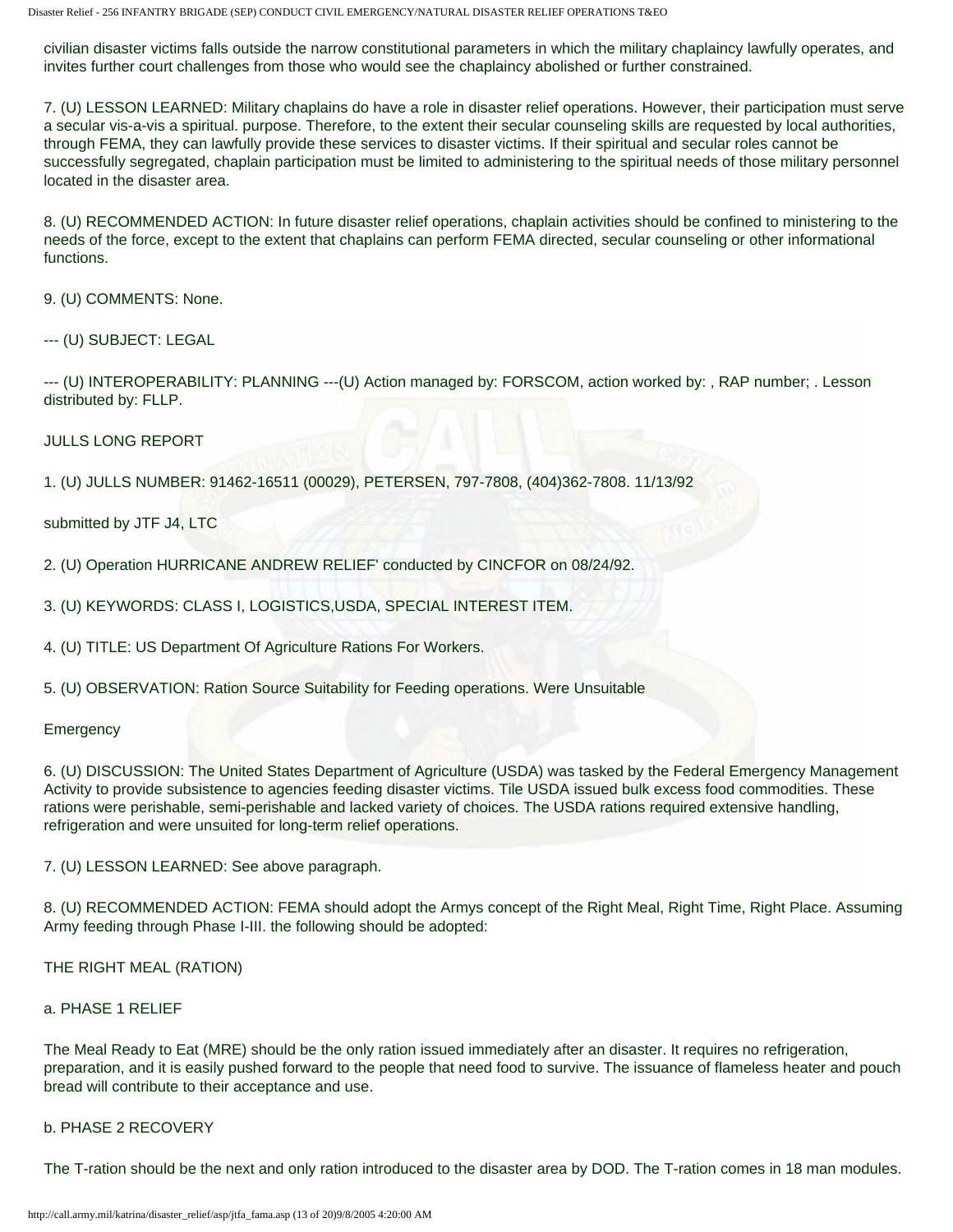it is prepackaged with entree, starch, vegetable, dessert, condiments of salt, pepper, sugar, instant coffee, cream, hot sauce, Kool aid, peanut butter, jelly, disposable cups, plates, knives, forks, spoons and trash bags. It requires no refrigeration, is easy to prepare, and it enhances field sanitation. UHT is the milk of choice. Limited quantities of ice are needed for chilling beverages only. The PHASE 2 relief feeding cycle should be T-MRE-T.

JULLS LONG REPORT

# C. PHASE 3 RECONSTITUTION

As the theater/relief operation stabilizes the T-rations could be enhanced with the issuance of portion control (PC) boxes of dry cereal, fresh bread, fresh fruits, salad and vegetables. Fresh 1/2 pints of milk and fresh fruits and vegetables place an increased requirement for ice. the theater of relief feeding cycle should be T-MRE-T, however the Task Force CDR may elect to serve T-T-T.

## THE RIGHT TIME - THE RIGHT PLACE

a. Phase I - MREs pushed forward immediately to the lowest user, shelter sites to individuals. MREs trucked or airlifted as the situation dictates.

b. Phase 2 - T-rations pushed forward as fast as soldiers (NG/AC) can mobilize. The Kitchen Company Level Field Feeding (KCLFF) is best suited for the preparation and serving of T-Rations. the KCLFF requires ONE cook and ONE soldier to load, unload, prepare and serve 300 people per meal. Each forward deployed Relief Field Feeding Team (RFFT) should consist of two cooks, two drivers (helpers), two 2 prime movers. Truck 1 would transport KCLFF, water, and T-rations. Truck #1 will pull a trailer containing fuel, field gear, and a shelter. If adequate personnel and primemovers are available Truck #2 will haul addition T-rations and pull a 400 gal water trailer.

C. PHASE 3 - Sustained feeding operations continue with resupply of rations and water. Relief Field Feeding Teams could easily relocate as determined by theater Commander.

d. PHASE 4 - Relief Field Feeding Teams will be redeployed as soon as civilian contractor assumes the feeding mission.

- 9. (U) COMMENTS:
- --- (U) SUBJECT: LOGISTICS
- --- (U) INTEROPERABILITY: MATERIEL

--- (U) Action managed by: FEMA/USDA, action worked by: , RAP number: . Lesson distributed by: FLLP.

- JULLS LONG REPORT 11/13/92
- 1. (U) JULLS NUMBER: 00140-54023 (00035), submitted by JTF J1, Dr. Dunn, 797-7615, (404)362-7615.
- 2. (U) Operation HURRICANE ANDREW RELIEF conducted by CINCFOR on 08/24/92.
- 3. (U) KEYWORDS: PHASE II, FAMILY PROGRAMS.
- 4. (U) TITLE: Family Programs Disaster Relief Mission.

5. (U) OBSERVATION: A Family Programs staff assistance visit to Reserve Component (RC) Family Assistance Centers (FACs) on 17-20 Sep 92 indicated that a coordinating link between the RC Family Programs Coordinators and the various disaster relief agencies was missing.

6. (U) DISCUSSION: A FAC assessment by Second Army Family Programs staff determined that approximately 350 RC families were directly affected by Hurricane Andrew; about 57 % of these sustained total losses. Local Army National Guard (ARNG) and Army Reserve Command (ARCOM) Family Program teams had fanned out quickly into the community to provide assistance and information. FAC staff members expressed concern for their lack of complete, timely, and accurate information about available assistance from civilian and relief agencies, e.g., disaster loans, disaster housing assistance, grants, disaster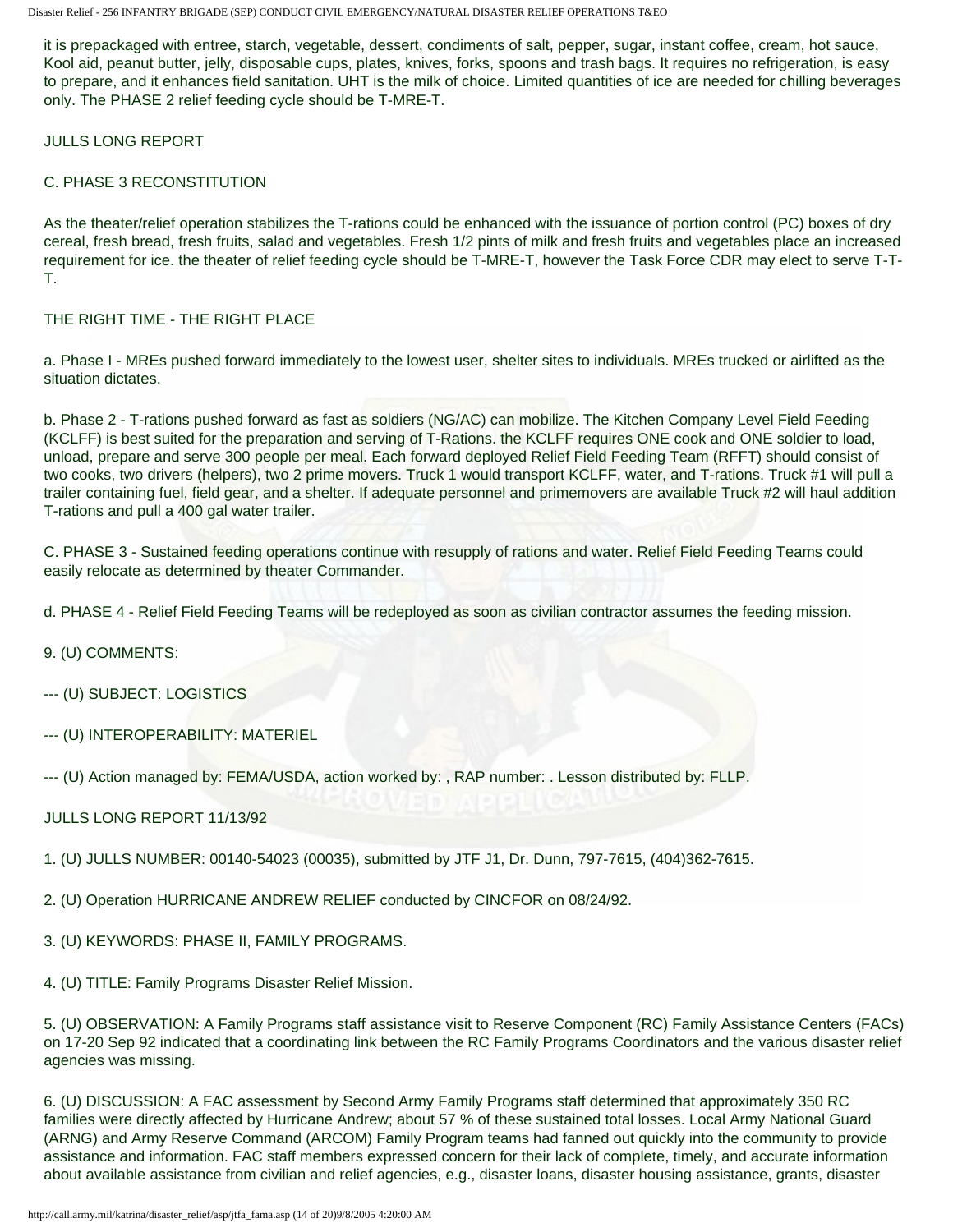unemployment, income tax advice, legal advice, disaster loans to farmers or ranchers, social security assistance, veterans' assistance, emergency individual and family needs, contractor's licensing, insurance information. They also had limited information on the Life Support Centers (LSCs).

The Second Army Family Programs element deployed to Joint Task Force Andrew on 22 Sep 92. This presence created an RC link to high level federal, state, local, and military disaster assistance agencies. The now designated JTF Andrew Family Programs staff interfaced with the Defense Coordination Office (DCO) to receive current information on the Life Support Centers which was part of the Disaster Housing Program. Most importantly, an information flow link was established between RC Family Programs and the Federal Emergency Management Agency ( FEMA). Enrollment in FEMA was required in order to receive benefits from the various types of federal, state, and local disaster assistance programs.

JTF Andrew Family Programs staff attendance at high level disaster assistance meetings ensured up-to-the-minute information in realtime. The result was Disaster Assistance Program information being more effectively disseminated to the FACs. The FEMA linkage also gained access to the agency's comprehensive registration data bank. This permitted a case by case listing of RC soldier families affected by the disaster.

## JULLS LONG REPORT 11/13/92

The JTF Andrew Family Programs element developed a RC tracking system and quickly furnished updated reports to FACS. This action resulted in those grassroots agencies getting prompt status reports to soldiers about their disaster assistance requests. As a matter of fact, the JTF Andrew Family Programs staff coupled with the FAC system caused information to get passed more quickly than FEMA's because FEMA relied upon the mail, which was disrupted by the widespread destruction. Given the initial chaotic conditions, an earlier arrival of the Second Army Family Programs element would have provided the much needed information flow between RC Family Program staff and civilian human service agencies and FEMA in a more timely manner.

7. (U) LESSON LEARNED: The Continental. United States Army (CONUSA) Family Programs element must be part of the "flyaway team" deployment package that reacts to any contingency in which RC families are affected. The Family Program element serves as a clearinghouse for current and rapid information dissemination on civilian and military assistance. An immediate direct link must be established between Family Programs Coordinators and DCO and FEMA in any disaster relief operation in order to provide realtime information to affected military families.

8. (U) RECOMMENDED ACTION: Include the Family Program function in the deployment package for on-site staff in disaster relief operations and similar contingencies.

9. (U) COMMENTS: None

--- (U) SUBJECT: PERSONNEL

(U) INTEROPERABILITY: JTTP

(U) Action managed by: CALL, action Lesson distributed by: FLLP.

### JULLS LONG REPORT

1. (U) JULLS NUMBER: 00657-57960 (00005), submitted by FORSCOM FCJ3-OC, LTC Makowski, 367-6527, (404)669-6527.

2. (U) Operation HURRICANE ANDREW RELIEF conducted by CINCFOR on 08/24/92.

3. (U) KEYWORDS: RWO (REAL WORLD OPS), ADVERSE WEATHER, DOD (DEPARTMENT OF DEF), OTHER AGENCIES, COMMAND RELATIONSHIPS, DOD DIRECTIVES, JOINT PLANNING, SPECIAL INTEREST ITEM, FERERAL RESPONSE PLAN, FEMA, CATASTROPHIC DISASTER, USACE, DIR OF MIL SPT (DOMS), CONUSA, DEFENSE COORD OFFICER.

4. (U) TITLE: DOD's Initial Response Responsibilities for a Catastrophe.

5. (U) OBSERVATION: Recent catastrophic disasters, e.g., Hurricanes Hugo and Andrew, have required greater military involvement then currently envisioned in the Federal Response Plan ( FRP). A catastrophic earthquake would likely involve significant military support well beyond the support required for Urban Search and Rescue (US&R).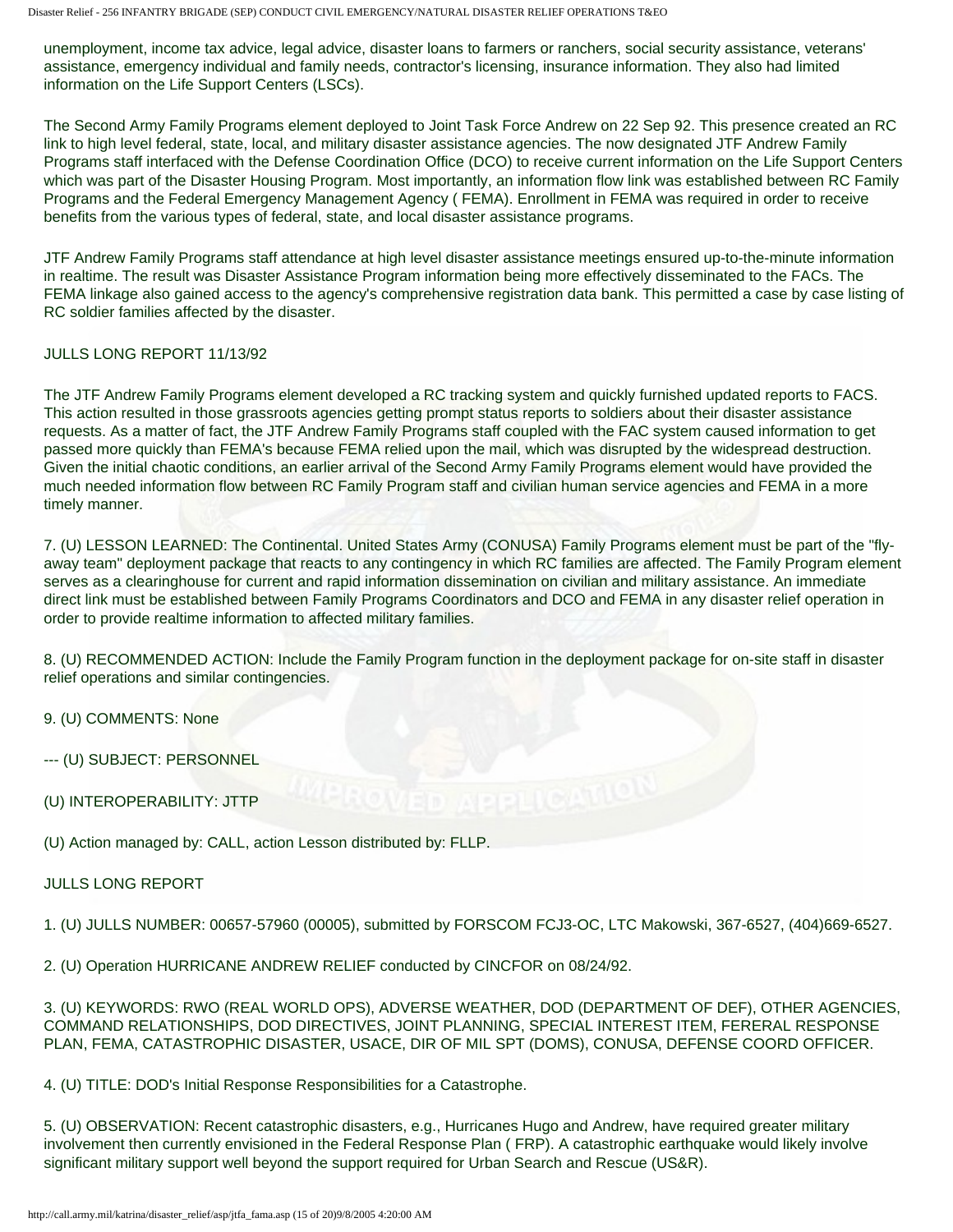#### 6. (U) DISCUSSION:

a. (U) The Department of Defense (DOD) is the lead federal agency for Emergency Support Function (ESF) 3, Public Works and Engineering, and ESF 9, Urban Search and Rescue. Within DOD, the US Army Corps of Engineers (USACE) is the DOD Operating Agent for ESF 3. The USACE draws upon supporting ESF agencies for technical personnel and expertise. It has power generators and personnel to operate the generators to provide emergency power. Since the USACE has no assigned forces, the primary means of accomplishing the functions of debris removal, emergency demolition, restoration of essential facilities, and water supply is through civilian contracting.

b. (U) For ESF 9, the Director of Military Support (DOMS) will designate a Supported Commander-in-Chief (CINC) at time of execution to be the DOD Operating Agent. Within the Continental US, CINCFOR will be the Supported CINC and the ESF 9 Operating Agent.

c. (U) The DOD is a supporting agency to all other ESFS. Other ESFs can come to DOD and request support for their ESF responsibilities. As the designated Supported CINC, CINCFOR can task all DOD forces in the US for support.

d. (U) All military forces operate under military control, even when supporting other federal agencies. The supported federal agencies provide missions, directions, and guidance. But the military chain of command is responsible for the execution of assigned tasks.

e. (U) When a catastrophic disaster occurs, rapid and massive federal support is required. The military has the capability to respond rapidly with the kinds of support initially required: medical, engineering, communications, mass care (including shelter, food, and water), transportation (including helicopters and all wheel drive vehicles to move within the disaster area), and organizational structures (e-g., joint and functional task forces).

f. (U) Since other federal agencies, including the USACE, have technical experts, but limited pools of manpower, they rely heavily on contracting and civilian organizations to provide many ESF functions. Contracting and reliance on civilian organizations has not been able to provide the rapid, massive response required following a catastrophic disaster. Contacting and civilian organizations do provide major support, even surpassing military support, after a period of time. But time is required.

g. (U) Because of this, the military is called upon to provide the rapid, initial federal response. The military's rapid response capability surpasses the rapid response capability of other primary ESF agencies to provide the massive support required immediately following a catastrophe. When the military does provide the initial, massive federal response, the other primary ESF agencies must assume ESF functions from the military as rapidly as possible. The primary ESF agency should not continue to rely on the initial response military forces for continuing ESF functions. military forces should be replaced as rapidly as possible.

7. (U) LESSON LEARNED: The military can expect to be the initial response force following a catastrophic disaster.

8. (U) RECOMMENDED ACTIONS:

a. (U) DOMS work with the Federal Emergency Management Agency ( FEMA) to incorporate DOD's initial response requirements in the FRP.

b. (U) FEMA revise the FRP to clarify DOD's initial response requirements following a catastrophic disaster. FEMA should revise the FRP Concept of Operations to reflect the military's initial response.

c. (U) FORSCOM J5 develop and publish a Catastrophic Disaster Response Plan which incorporates the military's probable initial response requirements.

9. (U) COMMENTS: (00657-57960)

10/09/92

#### JULLS LONG REPORT

1. (U) JULLS NUMBER: 91766-03686 (00029), submitted by JTF ENGINEER, MAJ Anderson, 797-7704, (404)362-7704.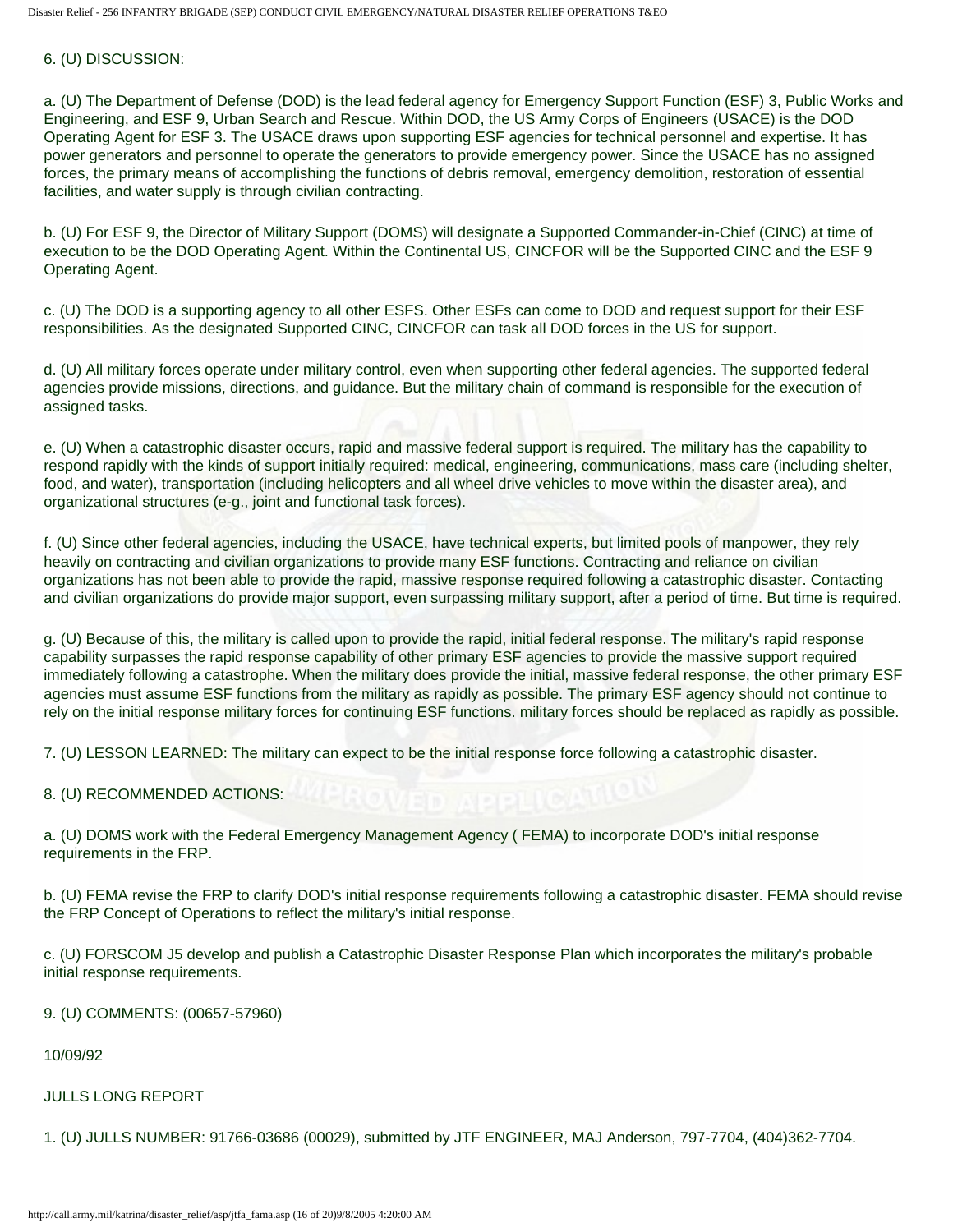2. (U) Operation DISASTER RELIEF conducted by JTF-ANDREW on 09/17/92.

3. (U) KEYWORDS: PRIORITY OF EFFORT-ENGR, FEMA, ESF 3, PHASE I.

4. (U) TITLE: Engineer Priority of Effort Were Not Properly Focused.

5. (U) OBSERVATION: Engineer priorities established by the Federal Emergency Management Agency -( FEMA) were not properly focused.

6. (U) DISCUSSION: Engineer priorities for debris removal upon my arrival on 28 Aug 92 were stated as clearance in devastated area with priorities working from north to south. There was no attempt to identify critical road nets and mass engineer effort to get those nets open, and then concentrate on lower priority missions.

7. (U) LESSON LEARNED: Engineer effort must be focused on the most critical actions to ensure they are accomplished first.

8. (U) RECOMMENDED ACTION: FEMA (ESF 3) establish engineer priorities based on what systems need to be repaired first to ensure the health and well being of the victims.

9. (U) COMMENTS:

--- (U) SUBJECT: ENGINEER

(U) INTEROPERABILITY: PLANNING

(U) Lesson distributed by: FLLP.

10/09/92 JULLS LONG REPORT

1 (U) JULLS NUMBER: 91563-01909 (00004), submitted by JTF EKGINEER, MAJ Meeks, 835-4221, (706)545-4221.

2. (U) Operation DISASTER RELIEF conducted by JTF-ANDREW on 09/15/92.

3. (U) KEYWORDS: CLASS IV, PHASE II.

4. (U) TITLE: It Was Difficult For Class IV Distribution.

5. (U) OBSERVATION: Difficulty in distributing large quantities of construction material to relief organizations.

6. (U) DISCUSSION: A rough estimate of needed construction material was determined and then requested. As the material flowed into the hurricane damaged area, the concept was for the military to be a wholesale outlet for construction materials. Retail customers such as the American Red Cross, Salvation Army, and Religious Organizations were contacted and asked to be the retail outlets. The relief organizations realized the need and wanted the material. The difficulty that these retailers experienced was with storage space. Warehouse space was at a premium and the relief organizations were hesitant to take possession of the quantities of material that the military had requested. The concern was that the relief organizations would have to pay high warehouse rental fees for months or possibly years.

7. (U) LESSON LEARNED: After major disasters, warehouse space is difficult to locate. Major organizations, businesses and local governments are all competing for warehouse space.

8. (U) RECOMMENDED ACTION: Have FEMA coordinate and pay for warehouse storage. Allocate this warehouse space to the various relief agencies based on need. This would give planners a better idea on the total warehouse space available and put one organization in charge of allocating space.

9. (U) COMMENTS: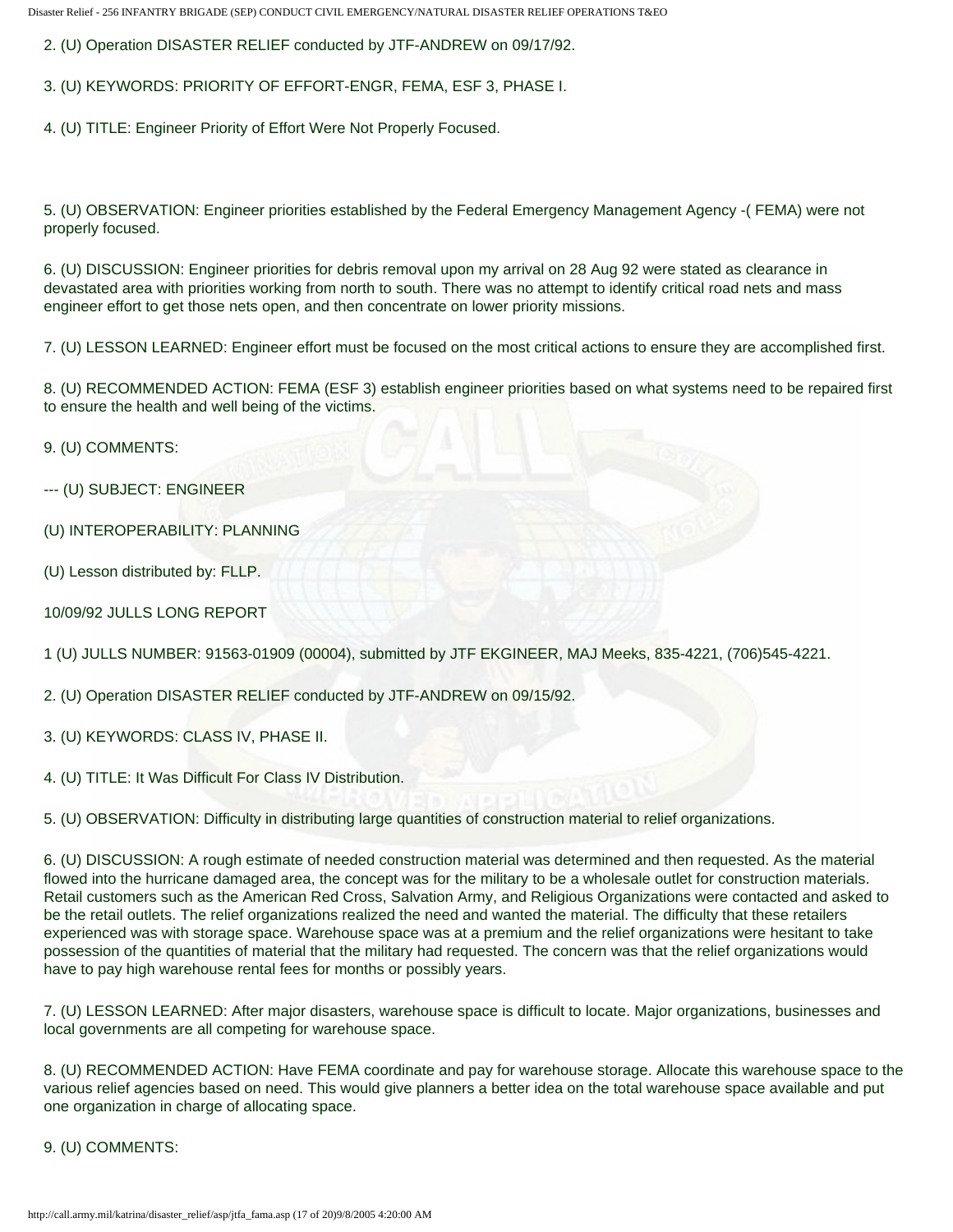--- (U) SUBJECT: LOGISTICS

(U) INTEROPERABILITY: MATERIEL

(U) Lesson distributed by: FLLP.

11/13/92 JULLS LONG REPORT

1. (U) JULLS NUMBER: 01629-40705 (00007), submitted by TCJ3/j4-LPP, RAJ Collinsworth, 576-8025, (618)256-8025.

2. (U) Operation HURRICANE ANDREW RELIEF conducted by CINCFOR on 08/24/92.

3. (U) KEYWORDS: DISASTER, ANDREW, HURRICANE ANDREW RESPONSE, FLORIDA, DOMS, LOUISIANA, SPECIAL INTEREST ITEM.

4. (U) TITLE: Relationship Between USTRANSCOM and DOMS, CINCFOR and JTF.

5. (U) OBSERVATION: The relationships of USTRANSCOM with the Director of Military Support (DOMS), the supported CINC (CINCFOR), and Joint Task Forces (JTF) need to be clearly stated in all documents impacting domestic disaster relief operations.

6. (U) DISCUSSION: In the initial aftermath of the Hurricane Andrew response, FEMA, DOMS, CINCFOR, and JTF Andrew were calling USTRANSCOM and our TCC's directly for transportation support. This created confusion as to who was in charge, and who constituted competent authority to task us for transportation support.

7. (U) LESSON LEARNED: The relationship between USTRANSCOM and DOMS, CINCFOR and JTF must be clearly defined to coordinate any future Massive Domestic Disaster Relief (DDR).

8. (U) RECOMMENDED ACTION: Briefings to CINCTRANS, the DCINC, and the Director Operations/Logistics resulted in the following action plan.

a. (U) Release a message to DOMS stating the relationship between USTC and DOMS for future Massive Domestic Disaster Relief (DDR) response.

b. (U) Educate the USTC staff on the DOMS role.

- c. (U) Publish USTC DDR Planning Order.
- d. (U) Work with the supported CINCs as they develop their DDR plans.
- e. (U) Publish USTC supporting plans to.supported CINC's DDR plans.
- f. (U) With DOMS, propose revisions to Federal Response Plan.
- 9. (U) COMMENTS: (01629-40705) The OPR's for the reccomended actions listed above are as follows:

### JULLS LONG REPORT

- 1. (U) JULLS NUMBER: 91735-05932 (00008), submitted by COSCOM, 360-1411.
- 2. (U) Operation DISASTER RELIEF conducted by JTF-ANDREW on 09/16/92.
- 3. (U) KEYWORDS: LOGISTICS.
- 4. (U) TITLE: SUPPLY ACCOUNTABILITY OF GOVERNMENT PROPERTY.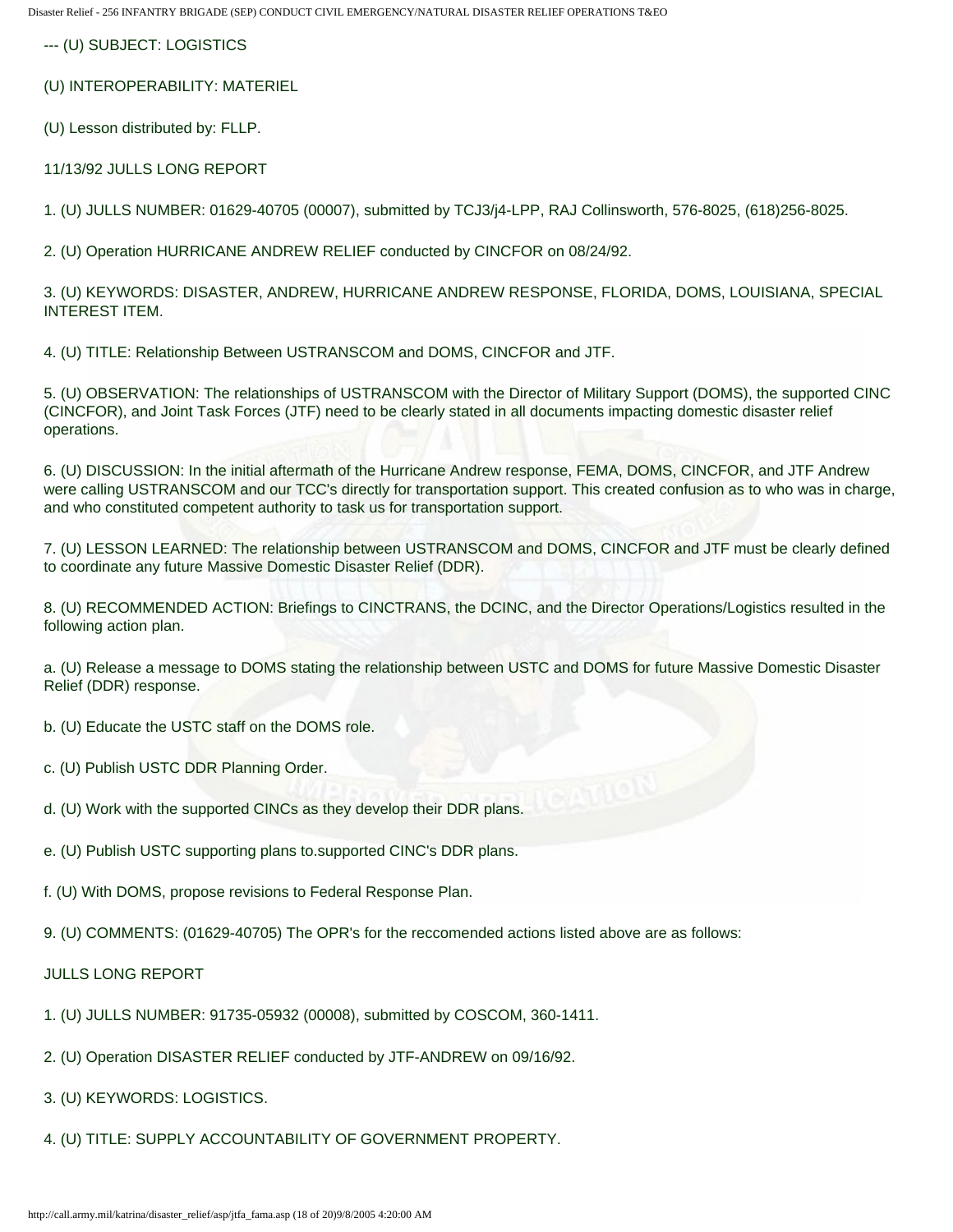5. (U) OBSERVATION: EARLY INTO THE RELIEF OPERATION THERE APPEARED TO BE LITTLE TO NO SYSTEM TO ACCURATELY ACCOUNT FOR SUPPLIES ISSUED FROM THE FEMA/AMC WAREHOUSE LOCATED IN HANGER 22 MIAMI INTERNATIONAL AIRPORT.

6. (U) DISCUSSION: WITH A GREAT SENSE OF URGENCY AND SPEED, GOVERNMENT AGENCIES ISSUED AND DREW ASSETS FROM THE FEMA/AMC DEPOT LOCATED IN THE EASTERN AIRLINES HANGER 22 LOCATED AT THE MIAMI INTERNATIONAL AIRPORT. INITIALLY, PARK SERVICE PERSONNEL MANAGED THE OPERATION OF UNLOADING, LOADING AND STORING SUPPLIES AS THEY ARRIVED IN THE AO IN SUPPORT OF THE RELIEF EFFORT. AS MILITARY UNITS AND OTHER GOVERNMENT AGENCIES REQUESTED THESE SUPPLIES, THEY WERE IMMEDIATELY ISSUED AND TRANSPORTED WITH LITTLE TO NO REGARDS TO ACCOUNTABILITY. THERE APPEARED TO BE A "WE'LL CATCH UP WHEN WE CAN ATTITUDE". IT NOW APPEARS THE ARMY AND SPECIFICALLY 2D SUPPORT CENTER (MMC) WILL HAVE THE MISSION OF ACCOUNTING FOR AND PROCESSING FOR TURN-IN EQUIPMENT AS IT BECOMES DEOBLIGATED. IF FEMA HAD MAINTAINED REASONABLY ACCURATE RECORDS AS THEY ISSUED EQUIPMENT, THE ACCOUTABILITY AND RETURN OF SUCH EQUIPMENT WOULD BE NEXT TO AUTOMATIC. AS IT IS, THERE IS NO SOLID INVENTORY OF WHAT HAS BEEN ISSUED AND HOW MUCH SHOULD BE RETURNED WHEN THE RELIEF EFFORT IS CONCLUDED.

7. (U) LESSON LEARNED: MAINTAIN ACCURATE SUPPLY RECORDS FROM THE BEGINNING TO THE END OF ANY OPERATION.

8. (U) RECOMMENDED ACTION: FEMA ATTAIN AUTOMATED SUPPLY SYSTEM THAT IS COMPATIBLE WITH THE MILITARY IN SUPPORT OF A RELIEF.

9. (U) COMMENTS: NONE.

--- (U) SUBJECT: NONE

(U) INTEROPERABILITY: NONE

JULLS LONG REPORT

1 (U) JULLS NUMBER: 91752-40166 (00021), submitted by JTF EKGINEER, John J. Blake, -, (404)331-6740. 2. (U) Operation DISASTER RELIEF conducted by JTF-ANDREW on 09/17/92.

3. (U) KEYWORDS: TRAINING, TASKING PROCEDURES, OPERATIONS, PHASE I.

4. (U) TITLE: Tasking Procedures Were Not Understood.

5. (U) OBSERVATION: Many of JTF-Andrew did not understand the proper procedure for tasking various agencies. 6. (U) DISCUSSION: The Federal Response Plan ( FRP) is the legal authority for disaster relief. This plan is administered by FFMA. The "golden rule" says that he who has the gold, rules. FEMA has the money so all tasks must be approved/issued by them. The plan creates 12 Emergency Support r,,znct4-ons %IESF) '-hat will coordinate taskings. Also, the DOD has a Defense Coordination Office (DCO) or coordination can be directly with FEMA. Since nothing can be accomplished without money and FEMA has the money, nothing can be directed without FEMA.

7. (U) LESSON LEARNED: All except FEMA and some ESFs are coordinators not directors of tasks.

8. (U RECOMMENDED ACTION: Entities who will support relief efforts should school their members in the FRP and their coordination role. They should also, exercise with FEMA.

9. (U) COMMENTS:

--- (U) SUBJECT: COMMAND & CONTROL

- (U) INTEROPERABILITY: TRAINING
- (U) Lesson distributed by: FLLP.